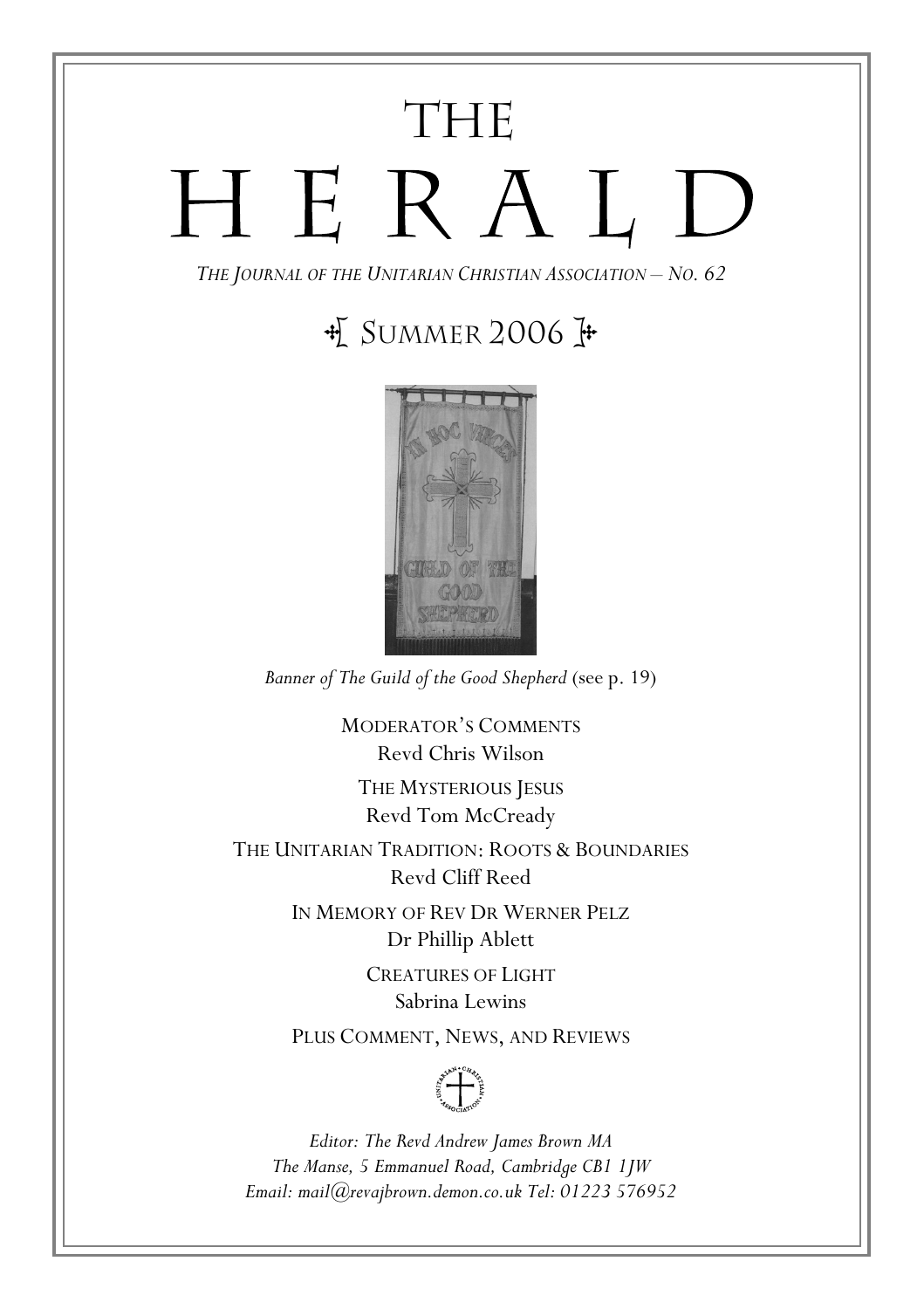#### EDITORIAL

They are like trees planted by streams of water, which yield their fruit in its season, and their leaves do not wither. In all that they do, they prosper" (Psalm 1:3 NRSV).

n the past few months I have had one or two comments about the In the past few months I have had one or two comments about the language of the UCA's Declaration of Trust—especially its use of "Lord and Master" and "Christ." It is clear that some can see these phrases as excluding and would like to see them dropped in favour of more 'universally acceptable' ones. The trouble is, of course, that one can only replace words with words and words that have no particularity, no earthy 'dirtiness', also have no 'flavour', no 'bite', or, as Jesus might have said, no 'saltiness'. The philosopher Hegel noted that the since the word 'being' applied to everything it also meant nothing! This is, ultimately the trouble with language which tries to be universally acceptable—in the end it can carry no real freight.

But the universalist position developed by our Unitarian and Free Christian tradition was achieved only because of the particular experiences and shared language of our people. Our community's particularity is Christian, its normative text/language is the Bible and its experience and response to God is understood through a profound meditation upon, and imitation of, the life and teachings of Jesus. This is why we don't believe we should kowtow to secular or political human power and why, instead of calling some priest, politician, king or dictator 'Lord and Master' or 'Christ' (i.e. God's chosen), we in fact use these titles of a 'powerless' and crucified rabbi, carpenter and 'poor criminal.' The use of such titles is, therefore, profoundly subversive and helps direct us towards the only true source of power which is the One God.

 As inheritors of a rational tradition we get terribly and, in my opinion, dysfunctionally hung up about words because we seem to experience only their limitations. However, if there is one great lesson to learn about being a human being, it is about coming to understand that we can only encounter the infinite through the finite—it is only through our limitation that we can intuit the limitless. In other words we need to learn to look through the words and phrases we inherit to the direct experience of God in just the same way an Orthodox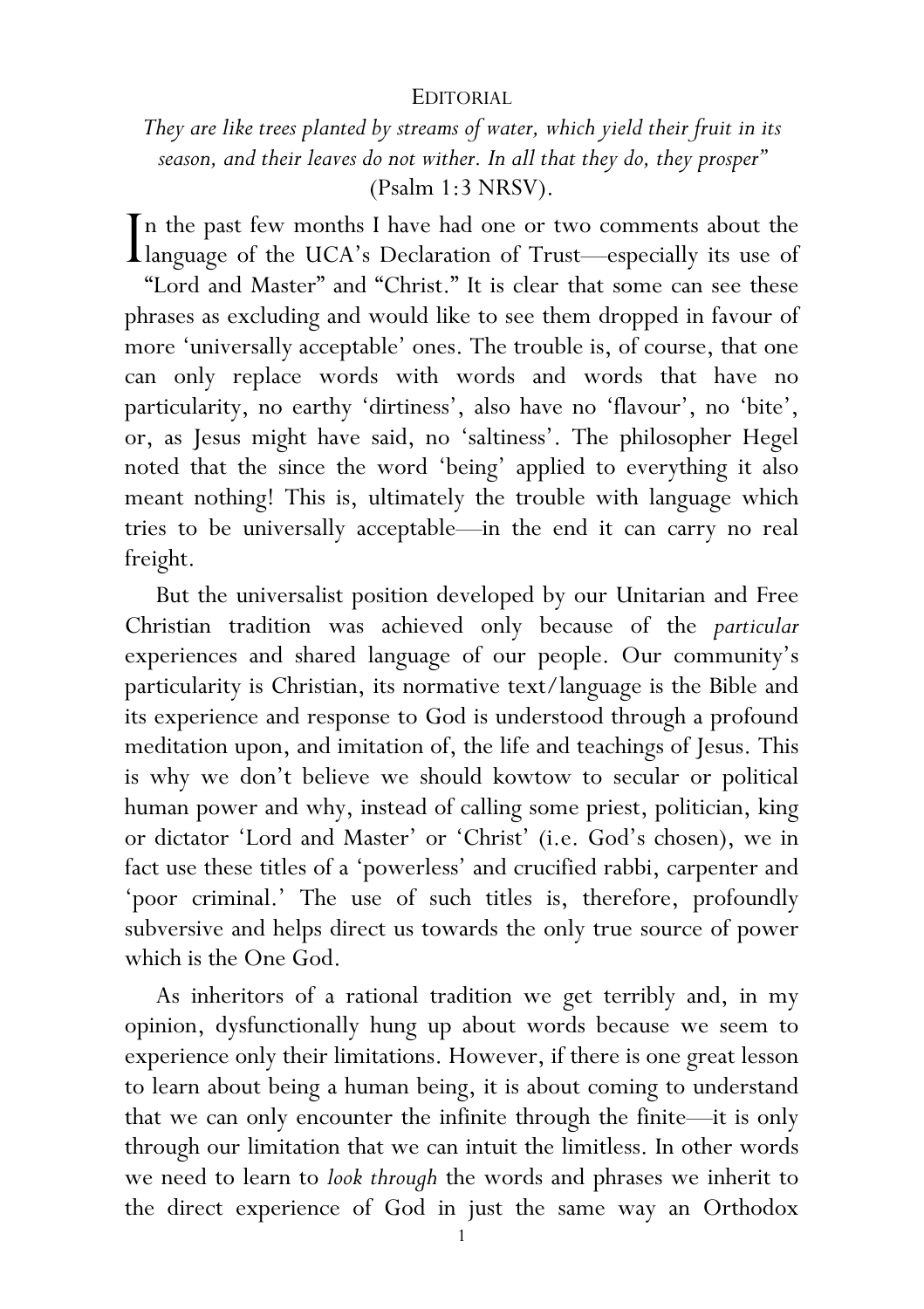Christian looks through an icon of Christ to experience God. We need remember that, as the great Unitarian historian W. G. Tarrant wisely reminded us, "there are two notes to be found undeniably, if unequally, characteristic of Unitarianism. It is both rationalist and mystical" (Unitarianism, Lindsey Press 1912, p. 3). We are rationalists, yes, but we are also mystics rooted in the heart- and handorientated Anabaptist protestant mystical tradition—as anyone who has studied our ancestors, the late sixteenth and early seventeenth century Polish Brethren, will have realised.

So my reply to criticisms about the UCA's continued use of traditional language is to point out very strongly that, looked through and mystically interpreted, they are precisely what enabled us to develop a vision of God that is ultimately a radically inclusive universalistic one which can still challenge all partial and flawed visions of human power and control. The words we inherit do not set limits upon us but in fact help us open real doors to God.

 It is becoming clearer and clearer, to me at least (!), that the more some contemporary Unitarians try to impose a minimal universally acceptable religious language the shallower and less grounded and effective our religious tradition becomes. If we wish to be a successful and confident Unitarian and Free Christian community then we need to secure ourselves once more in the particularity of our tradition with all its experiences and language and let that bring forth the fruits of goodness, truth and beauty which truly express the reality of God's love for all people, regardless of particularities. Those who learn to do this will, as the Psalmist realised, become "like trees planted by streams of water, which yield their fruit in its season, and their leaves do not wither. In all that they do, they prosper." (Psalm 1:3 NRSV).

 $\mathbf{r}$ 

UCA MODERATOR'S COMMENTS by the Revd Chris Wilson

ear Friends, "Without God we cannot, without us God will not" (St. Augustine). The UCA is back! Our corporate membership is up. Our individual membership is up. Our profile has never been higher. We now have a Synod, serviced by a small Officer Group, of which I am Moderator (Chair). These developments arose out of our D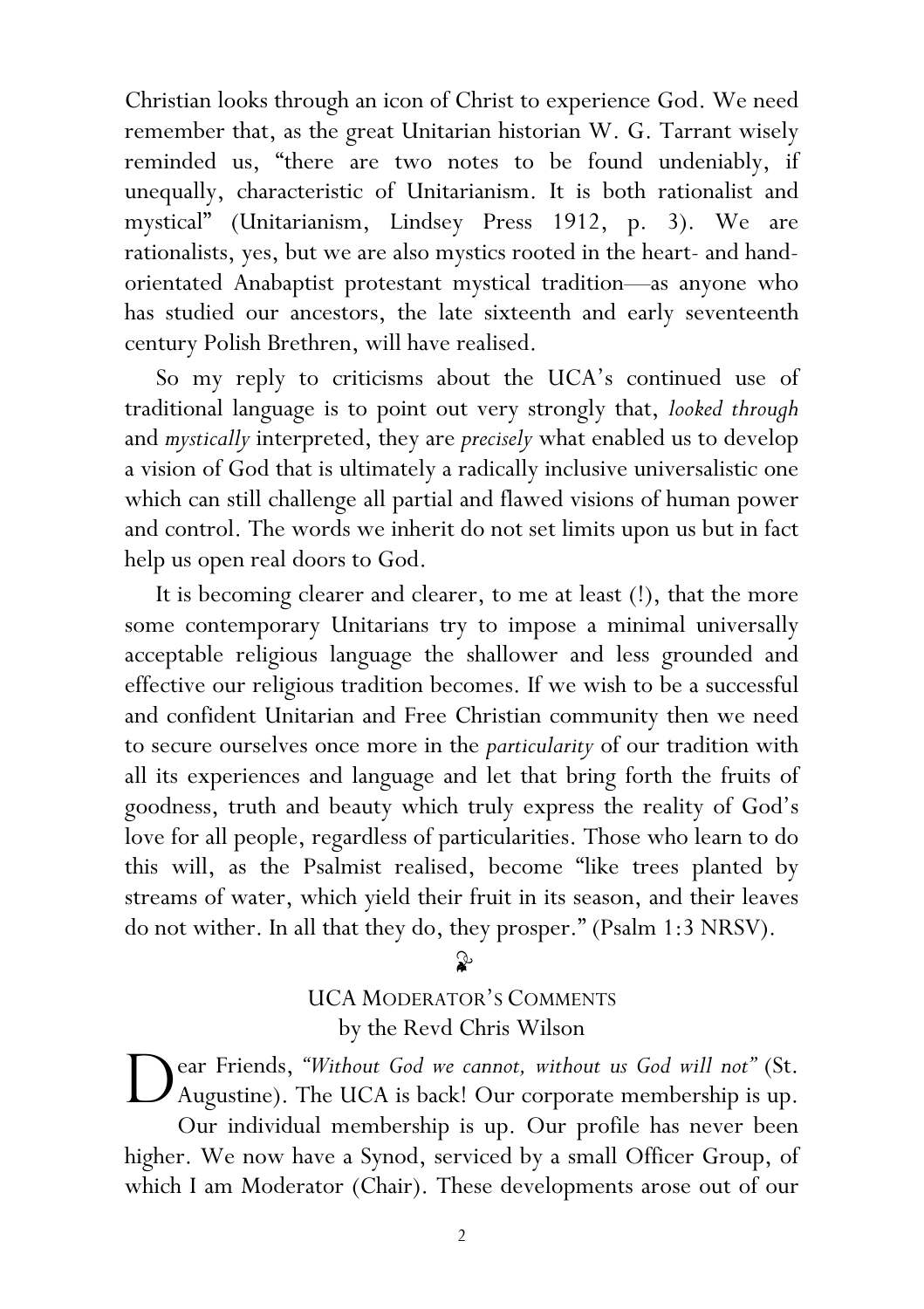last AGM (and first Synod), which unanimously—and enthusiastically— adopted and approved them. We have a new Constitution, a new Synod, a new Officer Group and, as our good friend, the Rev Cliff Reed observed in his recent report on the UCA in the GA Zette, a new —energetic and positive—attitude! And, all these changes arise from our renewed faith.

These dramatic changes open a new chapter in our history. They mark the transition of the UCA from being a sometimes combative group of Unitarian and Free Christian activists to become a mature, settled, thoughtful and reflective ecclesiastical society. All key decisions will now be taken by our Synod, which will meet about three times per year, and to which all members are invited. These changes represent a radical empowerment of our membership, be it corporate or individual. Ours is a radical ecclesiology, where all members have equal rights and privileges; where the Officers may advise, but it is the Synod that will decide. And, with constitutionally-fixed terms for all Officers, no one may dominate our counsels. We will indeed be a community of believers. It is indeed true to say that all of these changes have received widespread acclaim.

I was also struck at the recent GA, both by the positive feedback on the Herald, but also by the large number who took our literature or who joined up on the spot. Such was the demand that we almost entirely ran out of literature. It is indeed evident that we do offer a resource that others find valuable.

But we must remember, this is change for a purpose. And that purpose is that we would be that place within our wider community of communities, where the Unitarian, Free and Liberal Christian tradition can be affirmed, explored and renewed. Christianity is not part of our past. It is our past, our present and our future. Here, we would be Church, seeking to practise our faith in an open, loving and liberal way. Here, we would show that an intelligent, progressive and inclusive liberal Christianity lives on, and has much to offer to our broader General Assembly of Unitarian and Free Christian Churches.

We now, God willing, have much to do and lots to offer. And in all we do and offer, worship will be central with fellowship and fun the natural consequence.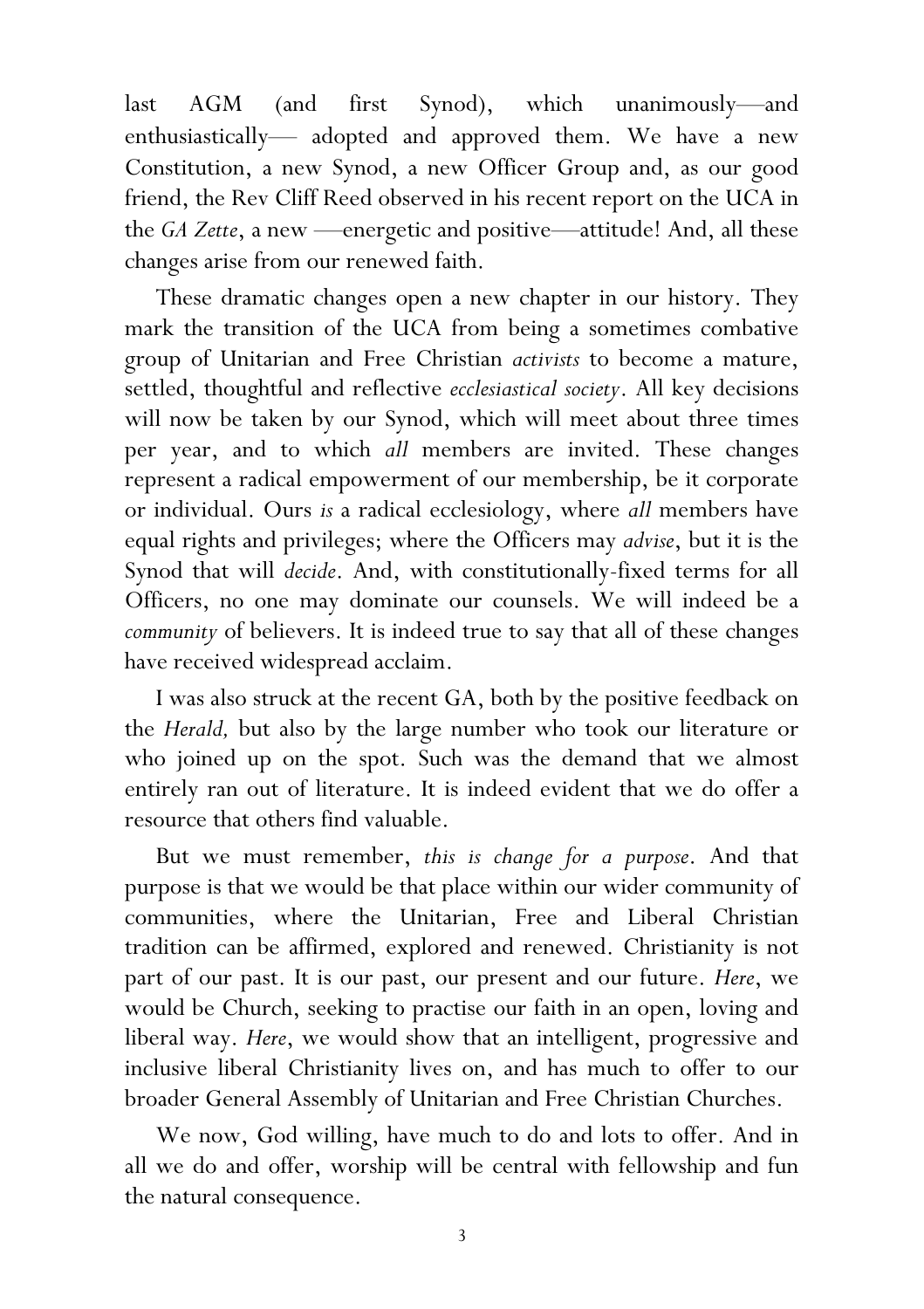This is our calling—to love God and one another. This is our dream—to be Church. This is our practice—to be *liberal*. This is our faith—Unitarian and Free Christian.

We invite all who share in this vision to join us. With every good wish and blessing.

The Revd Chris Wilson is the Chair of the UCA and the Associate Minister of the Eastern Union of Unitarian & Free Christian Churches.

## $\mathbf{r}$

## THE MYSTERIOUS JESUS by the Revd Tom McCready

Editorial Comment: At this year's GA meetings Tom and I were talking about the language of the UCA declaration of trust (explored in the editorial of this edition) and I tried to express how I thought that language could be unfolded and interpreted. In response to this conversation Tom sent me this beautiful piece on his own understanding of Jesus. I have pleasure in printing it here.

 $\bigvee$  hat are we to say about this man from Nazareth: the carpenter king. the peasant prophet, the pale Galileean whose words.  $k$  king, the peasant prophet, the pale Galileean whose words, with their promise of love everlasting, continue to enrich and inspire two thousand years after his death?

If we say he was the only begotten Son of God, Born of the Father before time, who shall come to judge the living and the dead, then we place him on a pedestal of unapproachable and inaccessible divinity, we place him beyond all human reach.

If we merely bow down before him in adoration, we do not have to identify with him; and it is easy never to engage with what he says to us about our own humanity, it is easy to believe that we are following him, without ever even noticing that we are failing to engage with the profound and beautiful mystery of human personhood that he illuminates for us.

If we say he is just a man; albeit a man who was a supremely gifted prophet and teacher, but ultimately a man like any other man, then we risk being dazzled by the grace and poise of his words, by the beautiful music of his teaching, and the danger is that we stand back to admire them without ever realizing how simply and deeply we can take them into our hearts and let them change our lives forever.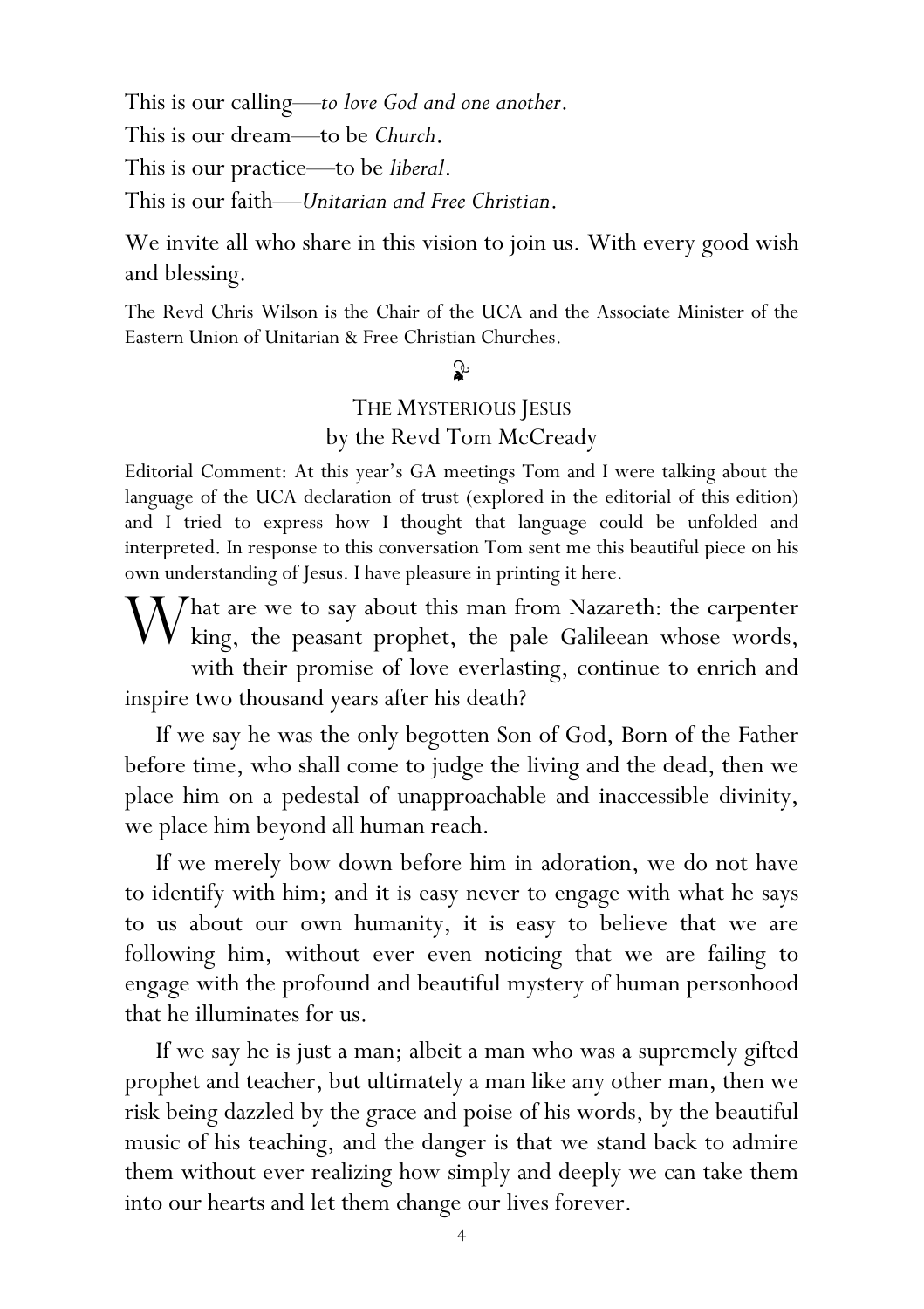If we say he is just a man, even if we say he is the best of men, then we need never really engage with what he has to say about God, with how he makes the divine accessible, with how he brings God within everyone's reach.

If we struggle to pin him too precisely into a single category, we imprison him in certainty, and we have lost him.

But if we have the courage and the wisdom to hold him in our hearts as a mystery, we breathe fresh life into him and he is with us forever.

In the closing of the mind around him as a certainty, we create a distance between him and ourselves that we cannot cross; but if we open our hearts to him as a mystery, then we are with him forever in the meeting of the personal and the universal, of the human and the divine.

He is a window through which we can look at God, and he is a mirror, in which we can look at ourselves; and, like a beautiful stained glass window, he is a portrait in which we can see displayed the drama and passion of all human possibilities. And shining in his living and his dying we can see the supreme reality of love and we can trace the eternally unbroken link between the love that blooms anew and every day in each human heart and the love that lit the stars.

 The Jesus that we meet in the gospels is not asking us to bow down and worship him: he is asking us to walk alongside him and to bear witness with him to the presence of God in the beauty and mystery of the world and in the decency and dignity of human personhood.

The Jesus who speaks to us in the act of worship, the Jesus whom we meet in the serenity and grace of the worship space is not calling us to bear witness to his own glory; he is calling us to bear witness to the love of God at work in the extraordinary lives of ordinary people, to the presence of God within us all.

ॢ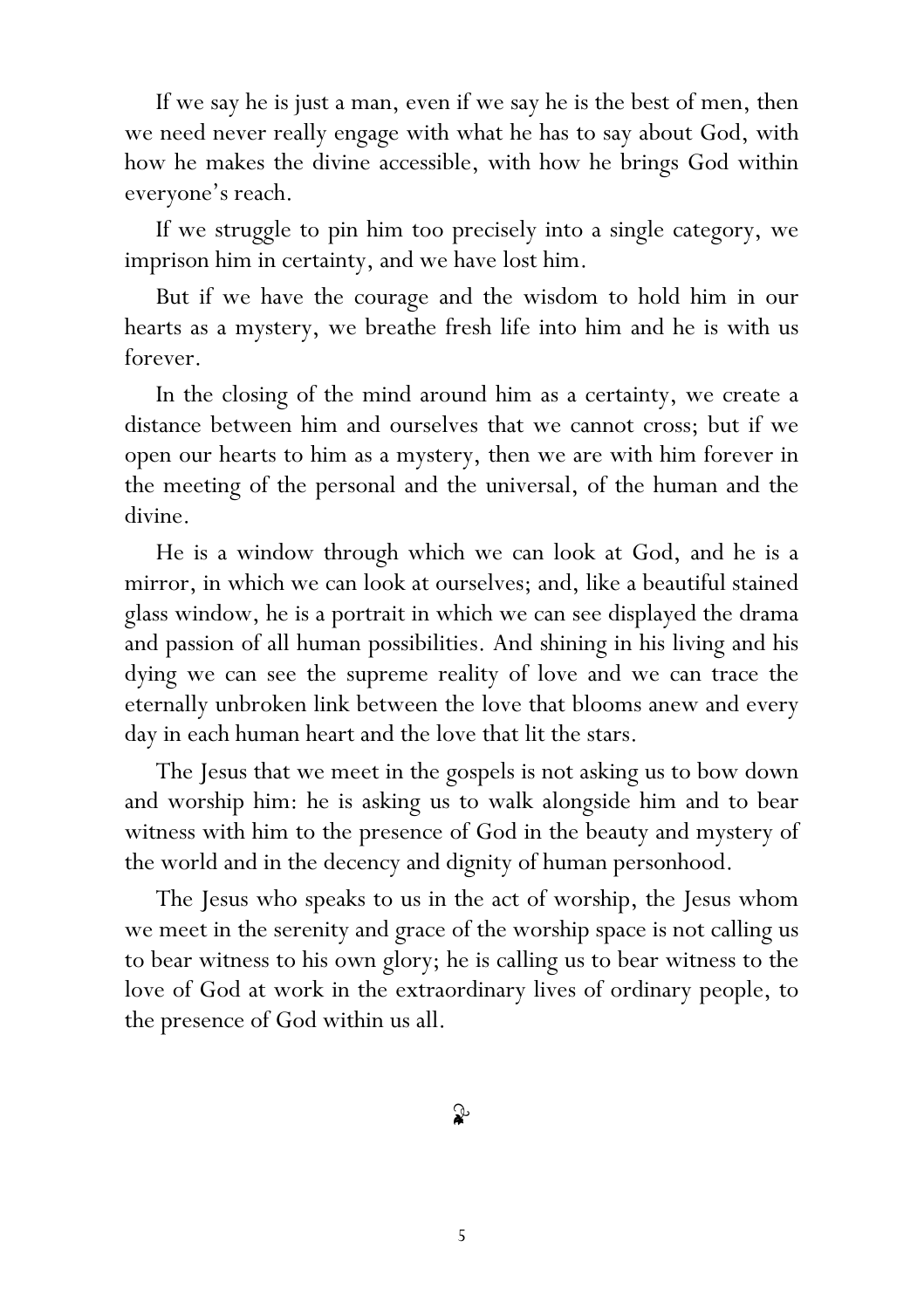## THE UNITARIAN TRADITION: ROOTS AND BOUNDARIES A personal view by Cliff Reed

The roots of our Unitarian and Free Christian tradition are in a liberal understanding and interpretation of the Judaeo-Christian liberal understanding and interpretation of the Judaeo-Christian tradition. According to my understanding, this comprises affirmation of the following: God as the Divine Unity; the ethical teachings and personal example of our brother Jesus; the freedom to believe according to conscience; the role of reason in testing and refining faith; the role of the Spirit, the breath of God, in sustaining us and guiding us into truth - both individually and as a community of faith. This tradition has come down to us from the days of the Reformation in the sixteenth and seventeenth centuries. It began as an attempt to purify Christianity of what were seen as alien doctrines derived from Graeco-Roman Pagan philosophy, and which the major Reformers (Luther, Calvin, Zwingli, etc.) left more or less intact. The persecution suffered by Unitarian pioneers (Michael Servetus, Faustus Socinus, Francis David, John Biddle, etc.) stimulated a dedication to religious freedom and to tolerance as a strong and dynamic spiritual value, firmly based on the life and teachings of Jesus. We have upheld this stance ever since.

A liberal, questioning and scholarly approach to scripture transformed our understanding of the Bible during the eighteenth and nineteenth centuries. No longer an unquestioned authority, it nevertheless remained our foundation document, an indispensable source of myth and parable, spiritual insight, sacred history and ethical teaching. It rooted us in the wider Judaeo-Christian culture that prevailed in the West until its decay in the late twentieth century. The Bible is still used in our worship, but no longer universally. There is, sadly, a growing neglect and ignorance of the Bible amongst us. This reflects the influence of the rootless and shallow secularism now prevailing in the wider society.

The nineteenth century move away from the absolute authority of scripture—although not yet from the use of the Bible itself—led towards an emphasis on the direct encounter with God and on the individual conscience as the 'seat of authority' in religion. Inward spiritual experience and the apprehension of the divine in Nature

6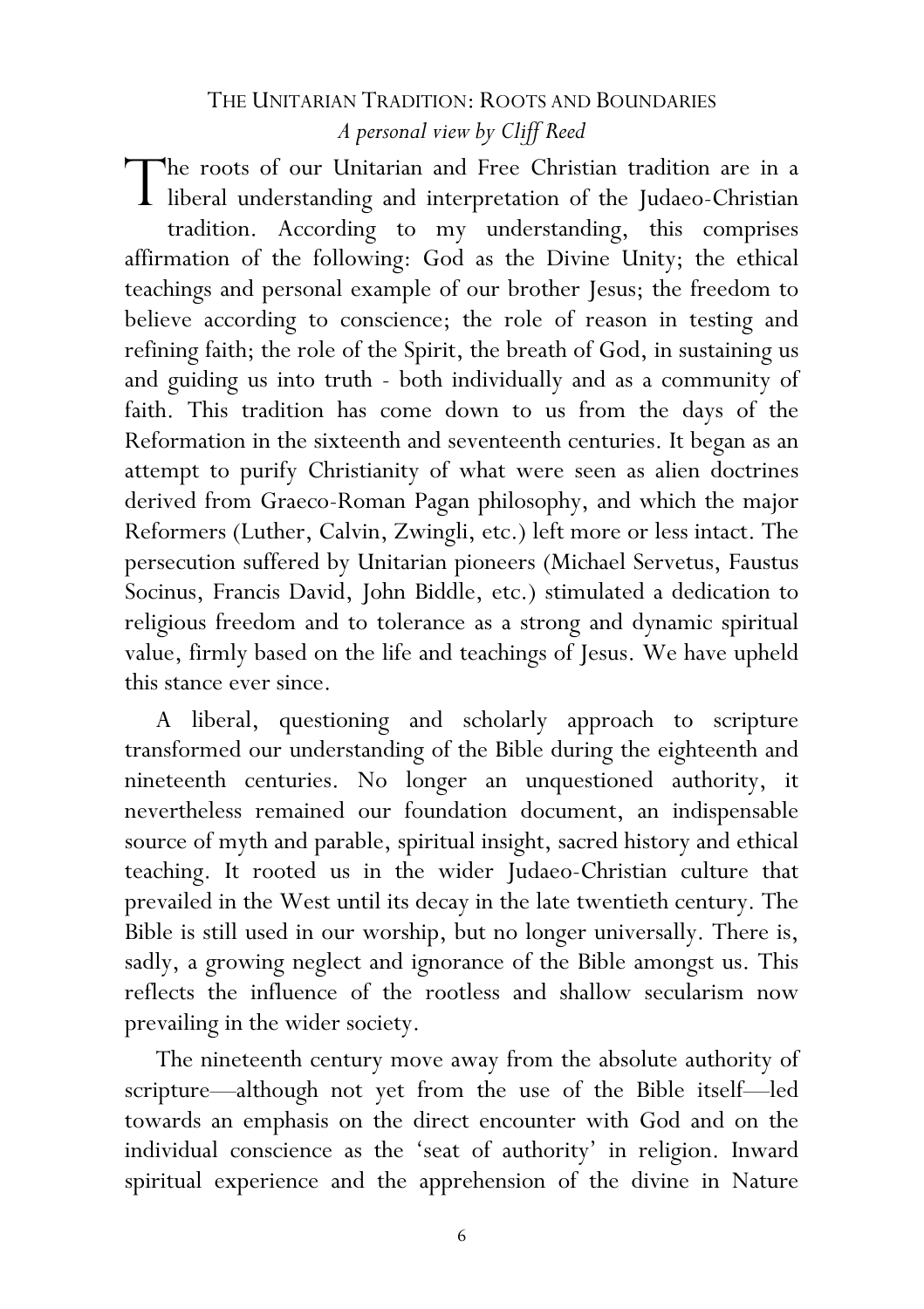brought a new quality to Unitarian thought and worship. However, the likes of William Ellery Channing, Ralph Waldo Emerson, Theodore Parker and James Martineau still saw themselves and their Unitarian faith as Christian. They were moving Christianity on, not abandoning it.

In the later nineteenth century some Unitarians became convinced that 'mainstream' Christianity in general was a lost cause as far as reform was concerned, and they moved to dissociate from it. Most remained Theists, but no longer called themselves Christians, in effect accepting orthodox definitions of Christianity and then placing themselves outside those boundaries. As Beatrix Potter put it, 'We are not Christians in the commonly accepted sense of the term' ('Journal',  $23<sup>rd</sup>$  February 1896). Others, while retaining the ethical basis provided by liberal Christianity, wanted a religion that was natural rather than supernatural. They saw religion in purely human terms and this world as the sole arena for our activity and spiritual striving. Out of this grew religious humanism, which saw itself as taking Unitarianism further along the road dictated by rationalism and scientific discovery. This tendency became dominant in American Unitarianism in the twentieth century, and it existed here too. It has increasingly run out of steam, though, in the face of a growing desire for spiritual depth and reconnection with the Ultimate.

Another important nineteenth and twentieth century development was the growing knowledge and appreciation of faiths other than Christianity. This made Unitarians active in the inter-faith movement from its beginnings, and also led to the incorporation of the insights of non-Christian faiths into Unitarian thought and worship. When knowledgeable, insightful and respectful of boundaries, this has been a very positive thing and most certainly remains so. The danger lies in an ill-informed and essentially disrespectful plundering of other traditions. This can involve a 'cherry picking' approach to their scriptures, using extracts without sufficient understanding of their meaning and significance. Worse perhaps, is the appropriation of other faiths' customs and practices, taking them out of their true context in the tradition that really owns them. When this goes hand in hand with the abandonment of our own inherited scriptures, customs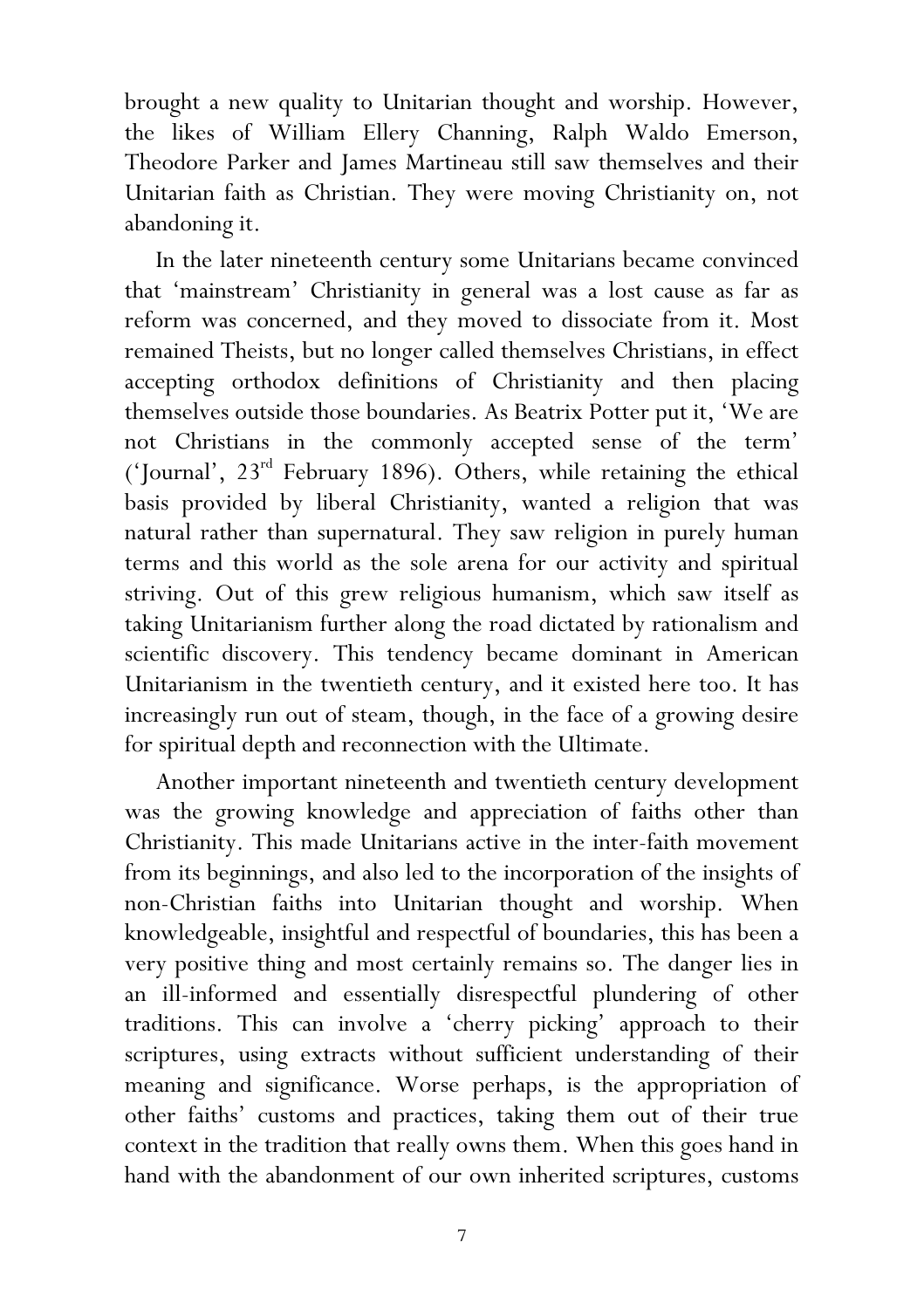and practices, then the result is incoherence, even what someone has recently called a 'joke religion'!

Our tradition embraces the following inter-related elements: liberal Christianity in a variety of forms; a truly religious humanism; the recognition and appreciation of the sacredness and divine origins of the natural world; an openness to the truth and insights contained in all humanity's faith traditions. But are there boundaries? What can't we embrace (for we are not obliged to embrace everything!)? What, for instance, are the downsides of these elements of our tradition?

Clearly our tradition cannot embrace illiberal, rigid, intolerant, narrow, dogmatic and 'fundamentalist' Christianity. This is what we escaped from long ago as liberal Christians and Rational Dissenters. We still offer a much-needed alternative to that. But neither can we embrace the hard-line atheism and ideological secularism that often claim a monopoly on the word 'humanism' these days. This is just another form of fundamentalism: closed-minded, contemptuous of other views and convinced of its own infallibility. It is clearly incompatible with the liberal faith we profess.

One aspect of the spiritual hunger of our times is the attempt to reach back to the supposed beliefs and practices of our remote pagan ancestors. However fanciful the results (and they are often very fanciful indeed!), people are, of course, perfectly free to pursue this road. But should they do it in a Unitarian context, rather than in one of the many neo-pagan groups that now exist? Of course, there is absolutely no problem with exploring the old mythologies, telling their stories or with using them poetically. All mythologies are part of the common human heritage. But could it really be part of our tradition actually to worship or 'honour' the deities of the ancient Celtic, Teutonic, Egyptian, Graeco-Roman and other ancient pantheons? Could it really be part of our tradition to practise rites and rituals supposedly meant to invoke or appease them? Obviously not! Bearing in mind the true nature of ancient paganism and its practices, we must be wary of reviving it! But playing at it won't do either, and this is the danger. Re-establishing a wholesome relationship with the earth is a very important, indeed, a crucial spiritual priority, but our own tradition offers better ways to do it than a confused return to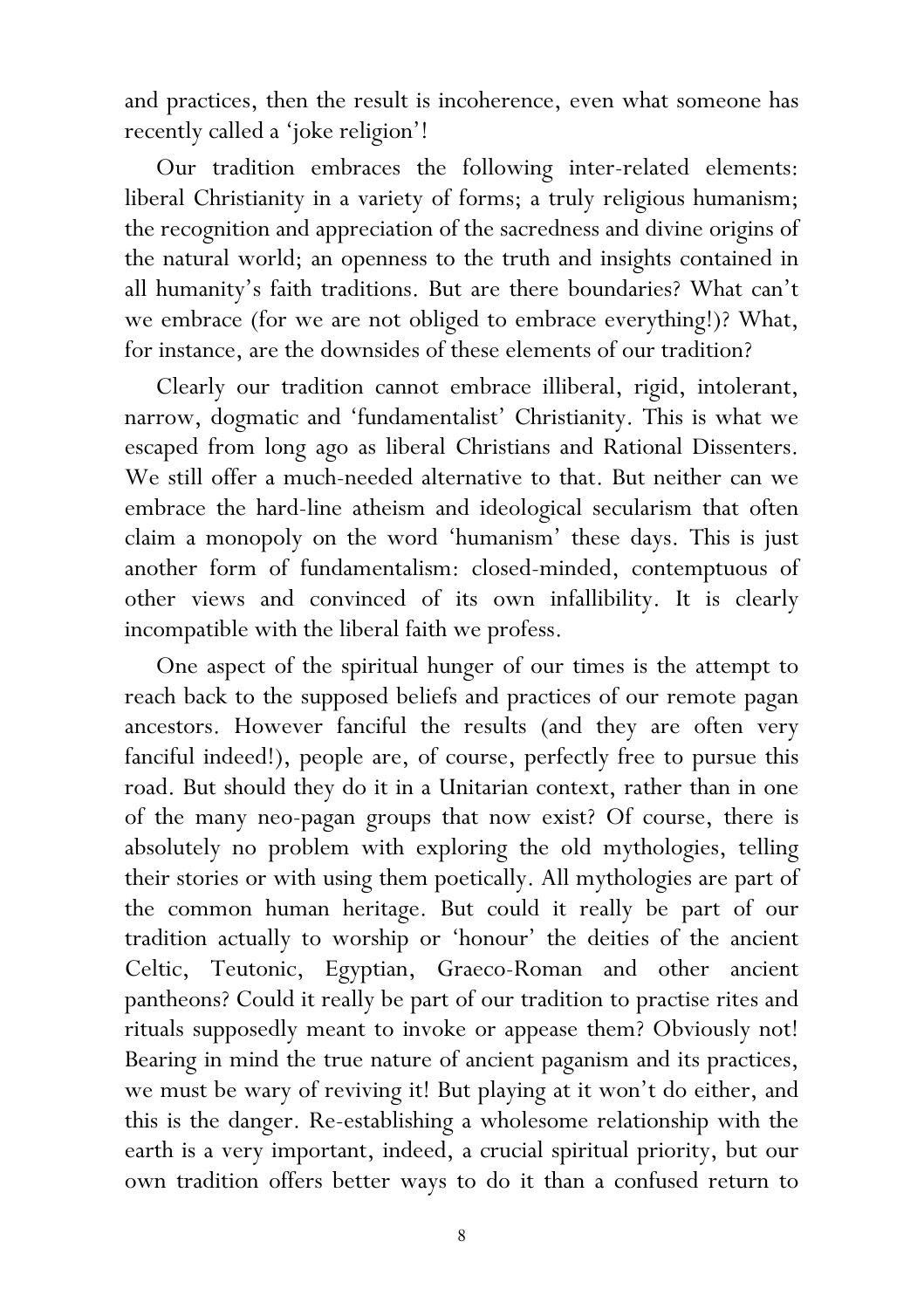polytheism and animism!

As something of an aside, it is worth noting in this respect, that a key element in the development of Unitarianism in the Khasi Hills of North East India in the late nineteenth century was its founder, Hajom Kissor Singh's, rejection of the quasi-polytheistic and animist elements in the area's traditional religion. He retained its basic monotheism, however, recognising that there is only 'One living God'. He had also rejected elements of the orthodox Christianity brought to the area by Calvinist missionaries, and to which he had been a convert until his own thought and Bible study took a Unitarian turn! The Unitarian faith that he developed was, in effect, a fusion of liberal Unitarian Christianity and Khasi monotheism, stripped of what might be called its pagan elements. One element of Khasi Unitarian theology that he did derive from the traditional religion and which speaks to a spiritual need much felt in the West these days, is the affirmation that the 'One living God' is both our Father and our Mother. Hajom Kissor Singh laid great emphasis on this, seeing it as complementary to the Christian belief in God as 'Abba, Father' (Mark 14:36). Otherwise, though, Khasi Unitarianism is quite distinct from the traditional 'Pagan' religion still practised by many Khasis, and doesn't mingle the two.\*

But to return to my main theme, the Unitarian openness to other faiths has a downside already mentioned earlier, namely an approach that fails to do justice to the distinctiveness and depth of any faith by claiming to embrace them all.

A living faith tradition (meaning, something that is handed on or passed down) must continue to grow spiritually and intellectually, and this is particularly so in our case! However, we grow from our roots and there must be continuity—not necessarily identity—with what our forbears affirmed if we are truly to be a tradition. If we accept into our midst things that are essentially at variance with our tradition, then we cease to be what we have been and become something else entirely. The result can only be disintegration, for ultimately there is a limit to what we can include and yet remain one community of faith, however liberal and open. There must be more to hold us together than a mere word, emptied of meaning! Parting in love may be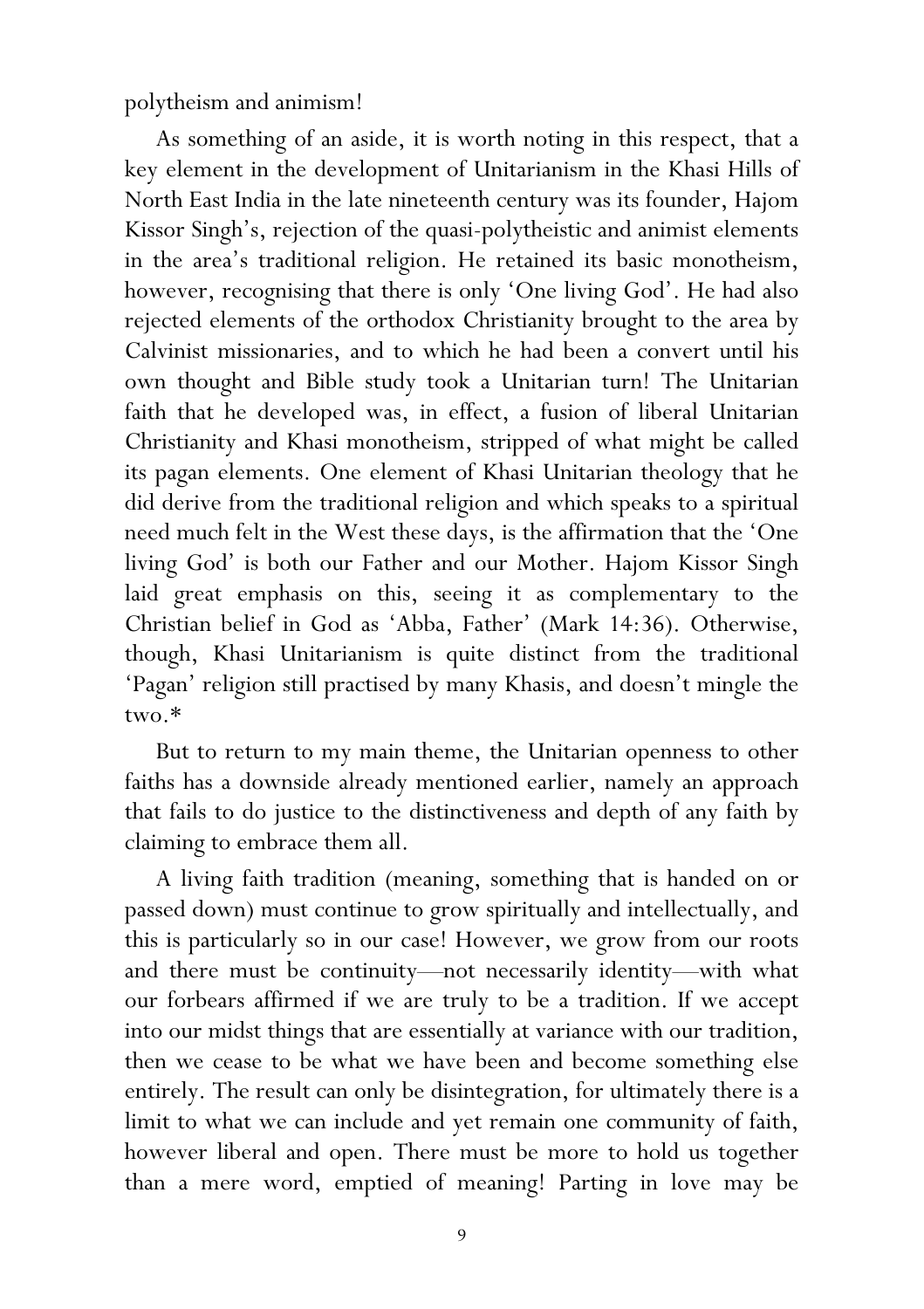preferable to a descent into animosity.

I don't want anyone who truly values our Unitarian and Free Christian tradition to be forced out of it through intolerance and bigotry. That would be a betrayal of all we stand for. It's up to all of us, though, to make sure that what we say and do as Unitarians and Free Christians does indeed connect with that tradition. And if some would genuinely be more at home in some other setting, then there is no disgrace to anyone if they seek it out. That, after all, is why we have a diversity of denominations and faith traditions!

\* See, 'Unitarian Theology in India', by Plielad Lyngdoh, in, 'A Global Conversation: Unitarian / Universalism at the Dawn of the  $21<sup>st</sup>$  Century', eds. Andrew M. Hill, Jill K. McAllister and Clifford M. Reed. International Council of Unitarians and Universalists, 2002.

The Rev. Clifford M. Reed is minister at the Unitarian Meeting House in Ipswich.

## $\mathbf{r}$

### IN MEMORY OF REV DR WERNER PELZ by Dr Phillip Ablett

Editorial Comment: Dr Ablett sent The Herald this piece because during the 1960's Pelz had been quite influential upon a number of Unitarian ministers. Pelz's theology and life will still, I think, resonate with many of us today. He seems to be a man whose thought we might valuably re-explore.

r Werner Pelz (b. 25 September 1921, Berlin–d. 14 May 2006, Melbourne) was a German-Jewish refugee from the Nazi regime, prisoner of war, Anglican priest, newspaper columnist, popular theologian, BBC broadcaster and lecturer in Sociology at La Trobe University in Melbourne, Australia. D

Werner first gained notoriety as a priest-theologian in the Anglican Diocese of ("Honest to God") Bishop John A.T. Robinson in the 1950's and 60's, when he began writing articles for the UK's Guardian and the Listener. His first book in 1959, "Irreligious Reflections on the Church", expressed the initial questioning of thinking believers in the post Holocaust age and anticipated the radical theologies of the next decade. This was followed by two more controversial books, "God is No More" (1963) and "True Deceivers" (1966), co-written with his first wife Lotte Hensl, a fellow Jewish refugee. His works had the blessing of Bishop Robinson, who saw them as part of the movement he advocated towards a more mature and intellectually honest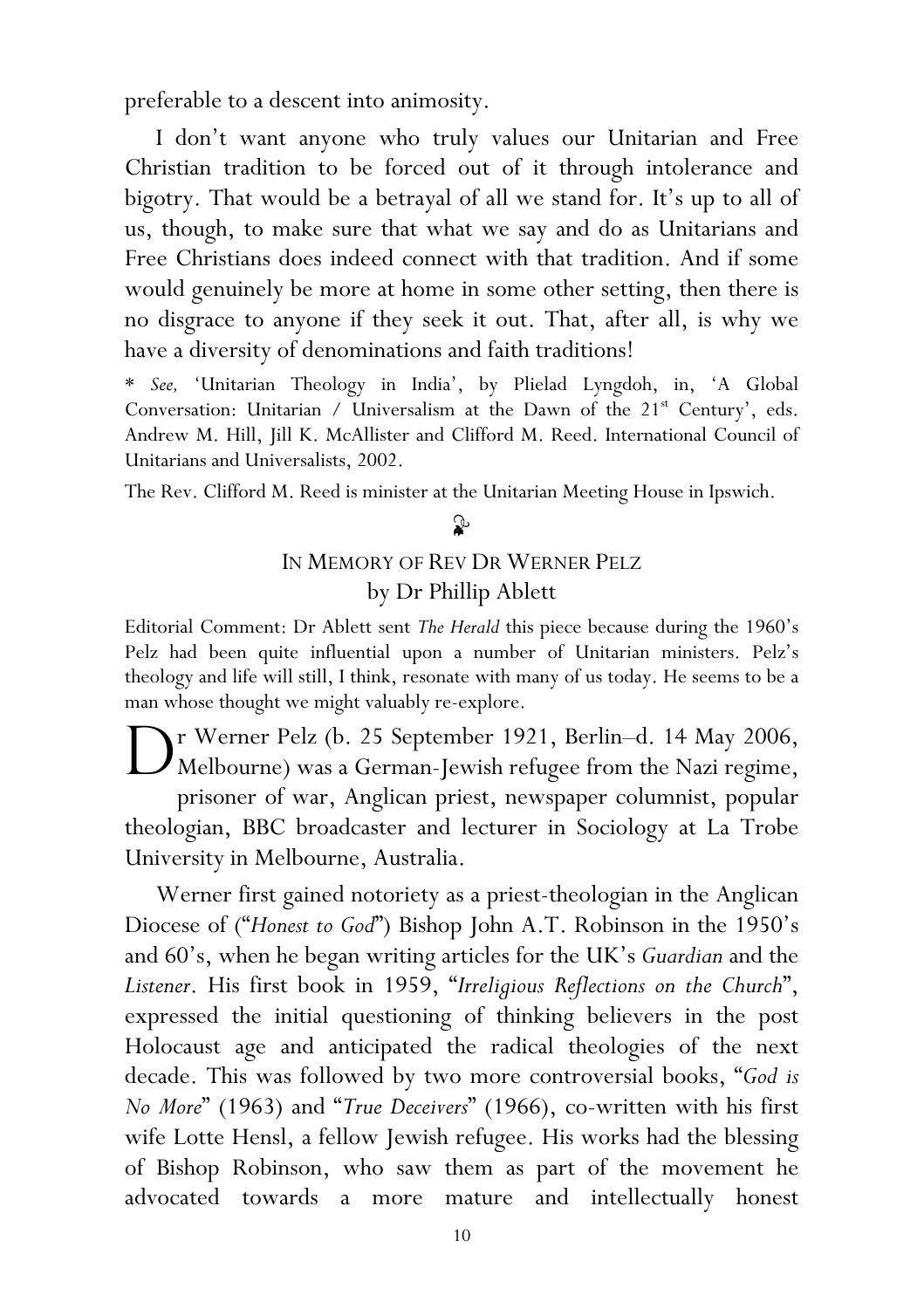Christianity that didn't require of its believers to accept the mythopoetic aspects of scripture as empirical facts. They certainly were of this ilk but Werner wanted to go much further.

Werner had come to Christianity as a stranger from a secular Jewish background in Weimar and then Nazi Germany. In his autobiographical work "Distant Strains of Triumph" (1964), Werner said his family did not think of itself as Jewish until Hitler's rise to power. His father was a decorated German war veteran but such honours made no difference to the Nazis and all of Werners' family was sent to Auschwitz, where his parents soon perished. Werner only just escaped a similar fate by being sent to Britain as a guest worker in 1939. When the war started, he was incarcerated as a "friendly enemy alien" but elected to do labouring work in Australia. Werner then worked in internment camps in the Australian outback before being released in 1942 and returned to Britain.

After the war, when the unimaginable scale and horror of the Shoah was revealed, Werner was looking for a faith to make sense of life. At the time, there only seemed to be two alternatives, Nihilism or Christianity. He chose the latter but not through any conventional route. Werner's entry into the Church was the result of a profound existential encounter with the words of the first-century, Rabbiprophet, Jesus of Nazareth. This began with his reading the Bible in the solitude of the Australian outback. In Jesus' words, as presented in the New Testament, Werner experienced a disturbing urgency and power, calling those who heard them out of all our conventional, "civilized" and rationally-ordered structures of division, exploitation and indifference. Werner insisted that the words of Jesus still had an immediacy and potential to speak to everybody, whereas the terms "Word of God" or "Word of Christ" were no longer intelligible or recoverable for most people in contemporary society. As he would later write: "Today we could be met by the simple, 'naked', 'untheologized' words of Jesus, and if we are lucky they will disturb and frighten us—as life itself" (1963:12).

While Werner had no difficulty affirming Jesus as Messiah, he worried that the label had been used to stifle Jesus, preventing readers of the gospels from meeting Jesus in the fullness of his possibilities and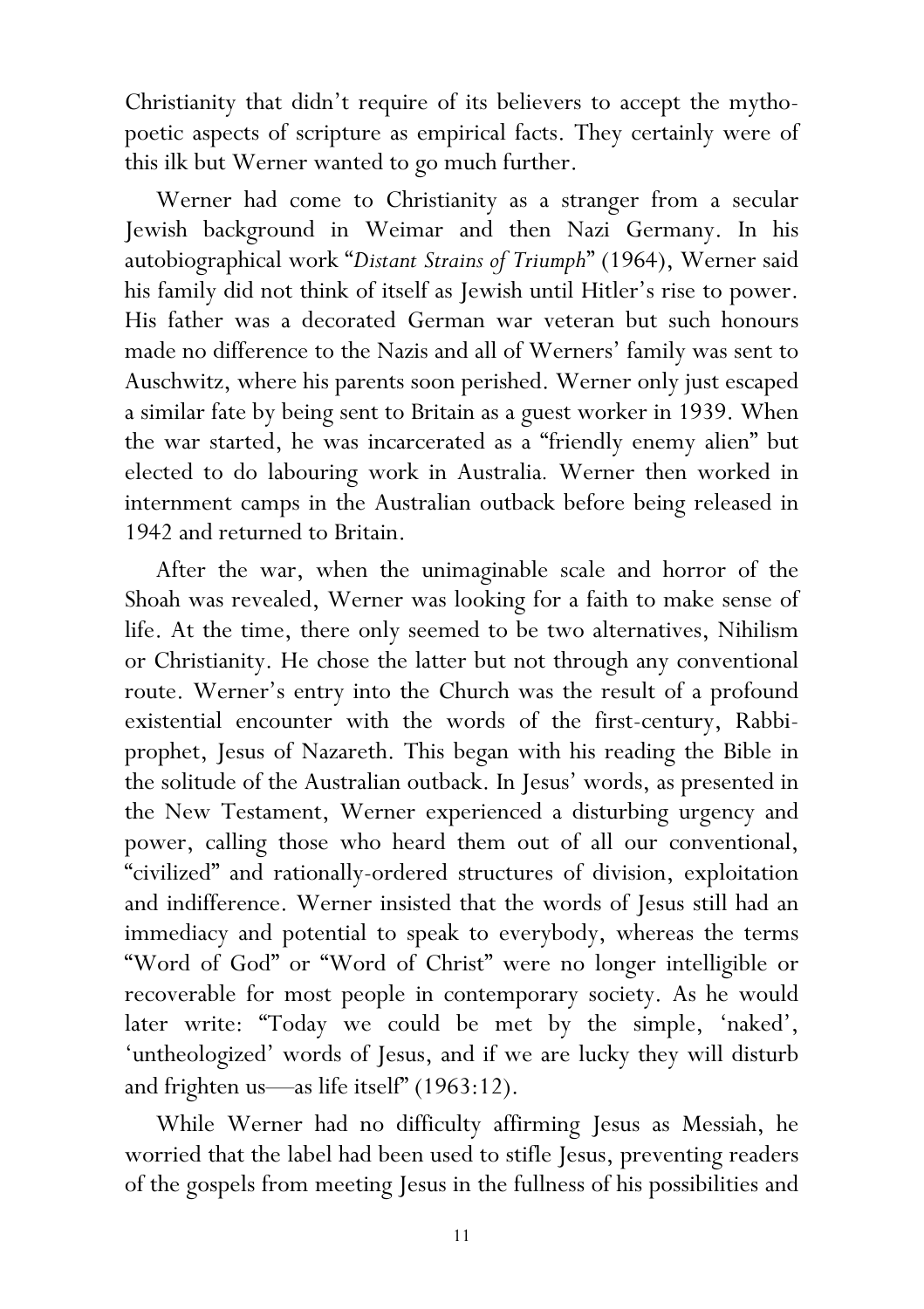theirs. He and Lotte invited people to share their experience of Jesus as neighbour, Jesus as poet, Jesus as artist, Jesus as rebel and lawbreaker, Jesus as artisan of a new humanity, Jesus the Jew and Jesus as prophet, to name only the most obvious.

The words of Jesus, for Werner, demanded a response, envisioning a new life of radical egalitarian communality, a communality in which we become "responsive to each other's needs, take responsibility on our shoulders and help others recognize theirs". To this end, Werner joined the Church of England and was ordained in 1952.

In 1963, Werner and Lotte published their most influential theological work, "God Is No More" (whose provocative title is a line from a William Blake poem). Here they tried to free Jesus' voice from dogma and ecclesiastical encrustation, emphasizing the radical, thisworldly character of his message and its intrinsic appeal.

The authority of the words of Jesus—if any—resides in themselves. Unless they convince and convict me, nothing in heaven or earth can compel me to accept them, or convince me of their truth or usefulness—certainly not a belief that Jesus was 'God' or the 'Son of God'. This is their freedom and their power... I do not believe in the truth of the words of Jesus because I believe that he lives. I believe that he lives when I am persuaded to believe in the truth of his words (Pelz and Pelz, 1963:14).

Werner was not unmindful of critical Biblical scholarship concerning the authenticity of the words attributed to Jesus, a question re-visited most recently by the Jesus Seminar. While Werner found such inquiries fascinating, they were largely beside the point for his purposes. The words of Jesus, he maintained, formed a poetic unity "full of pathos, irony, humour and a unique, sympathetic passion", and that was their validity.

The Jesus of the New Testament that Werner encountered was also utterly Semitic and heir to the prophetic tradition of the Hebrew Bible. He felt that glorification of Jesus by the Christian Church had diminished and tamed this integral feature of his abiding significance. The disruptive but life-affirming understanding conveyed in prophetic utterance, calling us back into compassionate and just communality, remained a source of hope-filled critique for Werner even after he left the church.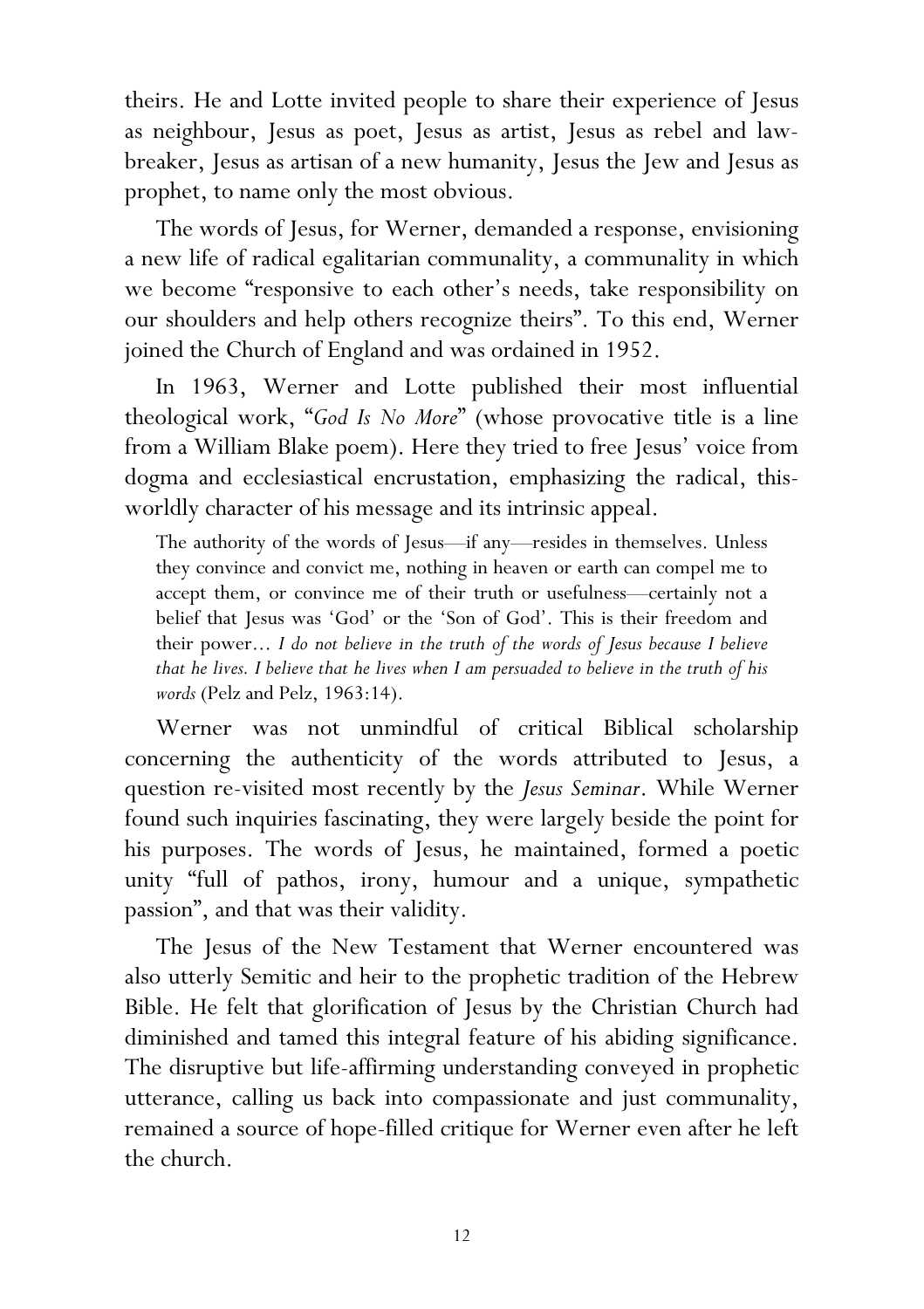The Old Hebrew prophets dealt in the market place, with burning social, political issues...radically critical of the government of his day and of its legitimators, the priests. He spoke in images, in poetry, to make his words unforgettable, to make them haunt those who would like to forget them. Gradually, to protect themselves from the living prophets, the rulers turned the messages of the dead ones into liturgy, their socio-political urgency into ritual repetition. The words of the very men who had urged the people to grasp their responsibility were used for 'the domestication of the masses' (Pelz, 1975: 2).

Gradually and with sadness, Werner parted company in the mid-1960's with the church but without renouncing his ordination.

In 1964, Werner travelled to Israel making a documentary for the BBC and lived on a Kibbutz for a short time. At the time, he was impressed by the experiments in communal living, although in later years he expressed his disillusionment and alarm at what Israel had become in its systemic persecution of the Palestinians. Always a friend of oppressed peoples everywhere he supported two states as the only way to a just peace. In his final broadcasts series "Rumours of Hope" for the Australian Broadcasting Corporation in 1987, he surprised listeners by saying that Mohammed clearly stood in the same prophetic tradition as Jesus and Moses: "He too calls people out of their former lives and divisions into a radically new communality"

(http://www.abc.net.au/rn/talks/8.30/relrpt/stories/s1651651.htm.)

In the late 1960's, Werner continued working as a radio and television broadcaster. He also participated in various social movements, which included being a spokesperson for the Campaign for Nuclear Disarmament. He and Lotte separated in 1970.

At the age of 50, Werner returned to study at the University of Bristol, completing a doctorate in sociology. Werner hoped to find in sociology a new idiom for continuing the vital, prophetic task of social critique. That critique would increasingly focus on those aspects of Western rationalism that diminished social life by treating it exclusively as a set of objects, subject to fatalistic "laws" and technical control. He taught us that the purpose of rationality was to serve life but that we modern Westerners had reversed this relationship to our great detriment.

In his plea for a broader and more humane understanding of our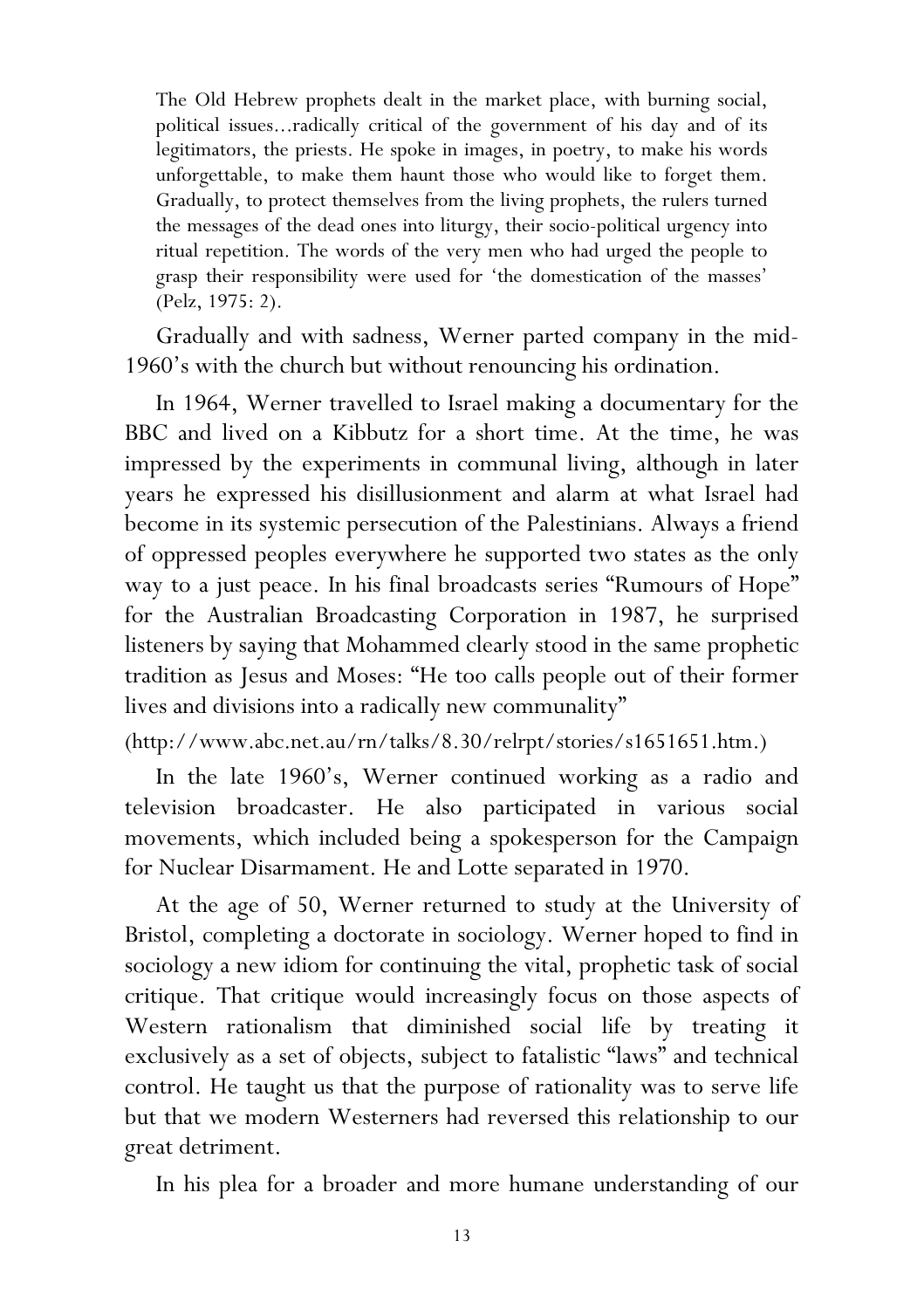social world, Werner would also look beyond the rationalist tradition of the West and ask what the poets, artists, mystics and revolutionaries of all cultures might have to contribute? This quest resulted in the publication of Werner's doctorate by Routledge as "The Scope of Understanding in Sociology" (1974). On the strength of this pioneering work in sociological hermeneutics, Werner was offered a lectureship in sociology at La Trobe University in Australia. Werner also married Mary Zobel in 1973.

In retirement, Werner and Mary moved to Healesville, where he continued to write and give the occasional guest lectures. Despite his disillusionment with organised religion and politics, the theme of hope remained a continuing thread in Werner's concerns. This was not, as he put it, the shallow "hope of Pandora's box which consoles over a miserable present". Rather it was "the hope of the prophets who saw the possible future judging the present ...the philosopher's hope which makes them think and write, the scientist's hope which makes them work, the revolutionary's hope which makes them rebel, the lover's hope which gives the courage to woo" (Pelz, 1974: 176-7).

This hope, for Werner, was a dynamic part of our ever-changing human condition, which would find new forms in our struggles for meaning, justice and peace. In his own life, this hope moved from theology to social theory and then into more poetic and meditative forms of expression. In his last years Werner published little, except for a first translation into English—in rhyming couplets—of The Wanderer: Epigrams of a European Mystic (2001) a collection of aphoristic prayers by a 17th century German priest, Johann Scheffler, better known as Angelus Silesius. This painstaking work in retrieving an obscure piece of poetry from oblivion was undoubtedly consistent with his conviction that dissent from the dominant worldview (global capitalism and imperial violence) would continue even when the outward signs of it were not in public view. Werner continued in these twilight years to share his insight and intellect with many past students and colleagues who visited and corresponded with him and through locally organised discussion groups whose members treasured his participation.

Dr Phillip Ablett is Lecturer in Sociology at the University of the Sunshine Coast, Maroochydore 4558, Queensland, Australia.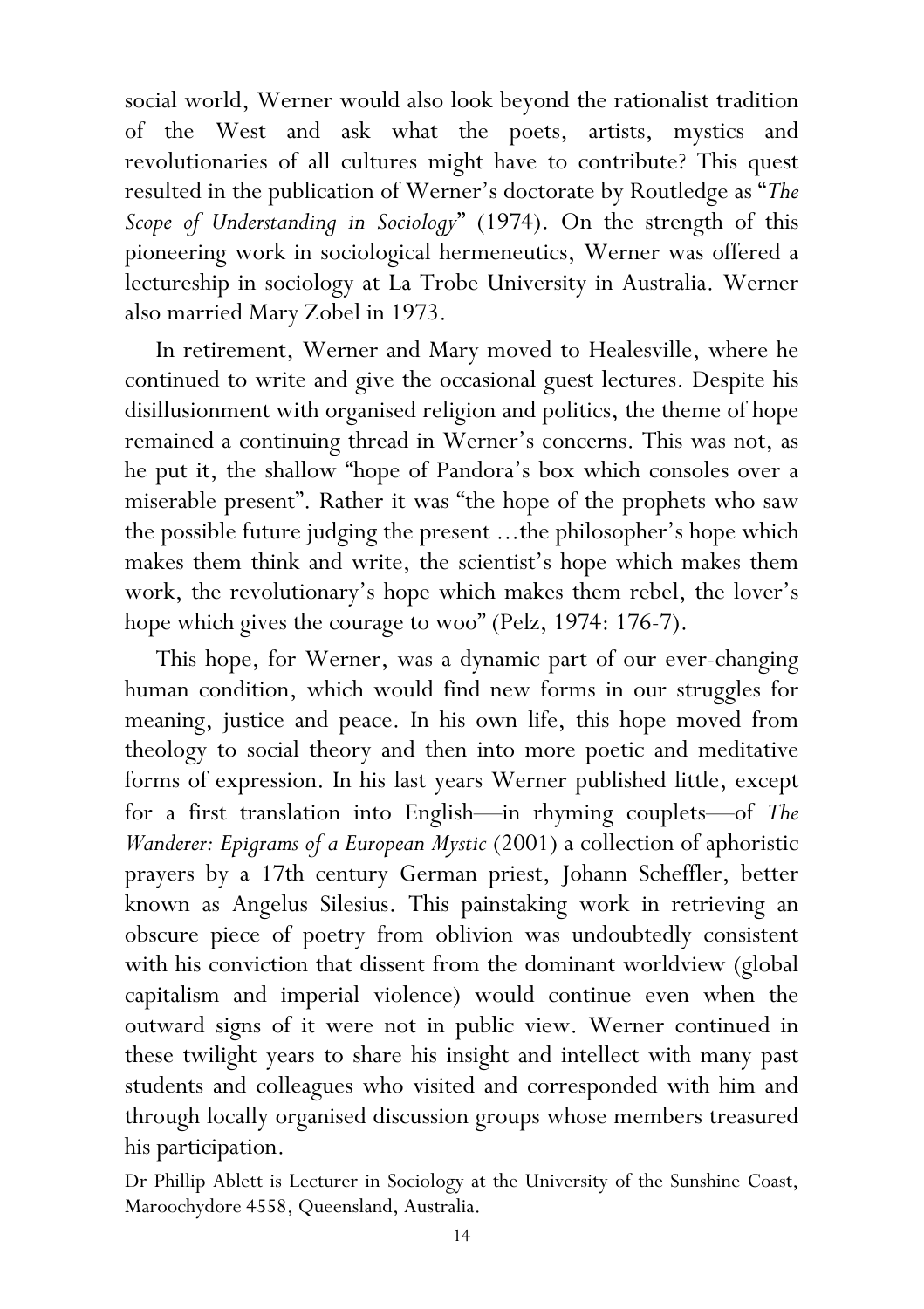## REPORT ON THE UCA'S THEOLOGICAL COLLOQUIUM AT TRINITY COLLEGE



Left to right: Jeff Gould, Alan Kennedy, Chris Wilson, Cathy Fozard, Joe Bord, Cliff Reed, Andrew Brown, Jim Corrigall, Orlando Fernandez, David Burton and Alex Bradley

n the 7th April eleven people gathered at Trinity College, Cambridge to explore key aspects of the Unitarian Christian tradition in order to see how it might be revived in the context of the twenty-first century. Three papers had been pre-circulated: Joe Bord's Canon and Community (exploring how an engagement with the Biblical canon could function as a liberal religious community's primary locus of authority in the absence of credal statements), Andrew Brown's God, Jesus, Christ and Holy Spirit (exploring ideas central to the Christian canon and how they might be interpreted in a contemporary Unitarian Christian context) and Chris Wilson's Towards a Unitarian Christian Ecclesiology (exploring how these ideas could be translated into community). Each of the writers briefly introduced their work before inviting comments and debate. The debate was passionate but good-humoured and although a variety of different views were expressed it was gratifying for the participants to O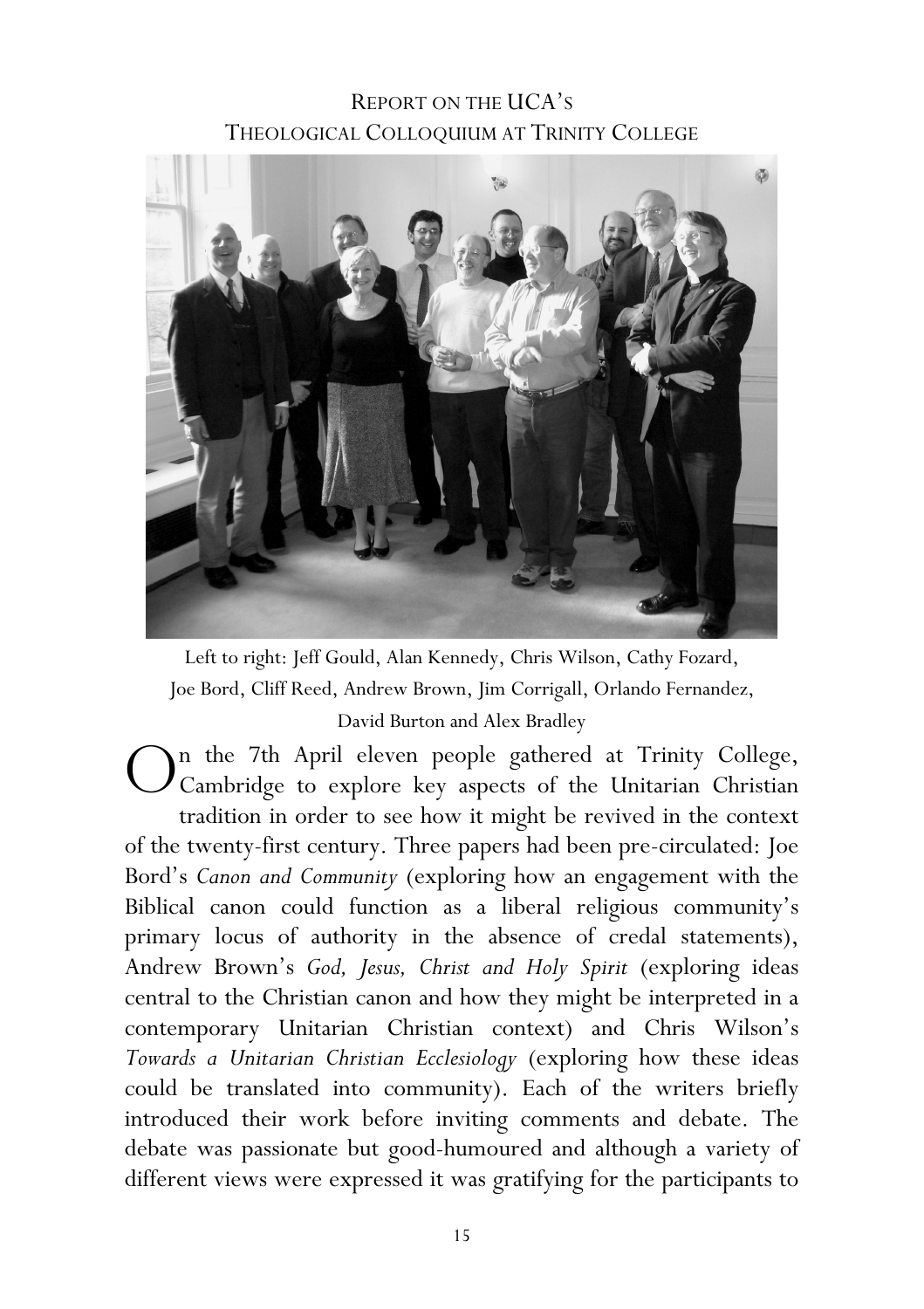discover they shared a deep passion for the revival of classic Unitarianism (theistic and/or Christ centred) which could effectively counter some of the recent post-modern-influenced relativistic developments within sections of both European and US culture.

 Joe Bord and Andrew Brown are currently writing a book to be called Canon and Community which will offer up some of their reflections on the themes of the conference.

Copies of the colloquium papers will be put on the web as soon as possible, but if anyone wants copies immediately then please contact the editor.

#### ॢ

REVIEW: Finding Sanctuary – monastic steps for everyday life by Abbot Christopher Jamison (Orion Books, Weidenfeld & Nicolson) £10 h/b. By Jim Corrigall

he author of 'Finding Sanctuary' is Abbot of the Benedictine The author of 'Finding Sanctuary' is Abbot of the Benedictine<br>monastery at Worth in Sussex that featured in the BBC-2 TV series 'The Monastery' in 2005. The three-part programme was about a group of five modern laymen who spent 40 days and nights living the monastic life, and the effect this had on them.

Abbot Christopher Jamison writes not so much about the TV series, but about how men and women from all walks of life can find sanctuary in everyday life. It is a powerful and inspiring book, full of humility and deep insights, likely to be valuable for both Christians and non-Christians. Abbot Christopher deals with complex and difficult issues in a simple, lucid style.

Early on he reflects on why he became a monk. He admits he is no longer sure of the answer: "… because the reason I joined is not the reason I stayed. I joined thinking I could save the world by becoming a monk; I stayed because the monastery became the place where I discovered my own need to be saved. Before I could offer sanctuary, I had to find it."

 What he offers the reader is not just his own insights based on a 30 year search for inner sanctuary, but also the 1,500-year-old wisdom of the Benedictines, which originates in the Rule of Benedict, who drew his own inspiration from the Desert Fathers, often called the world's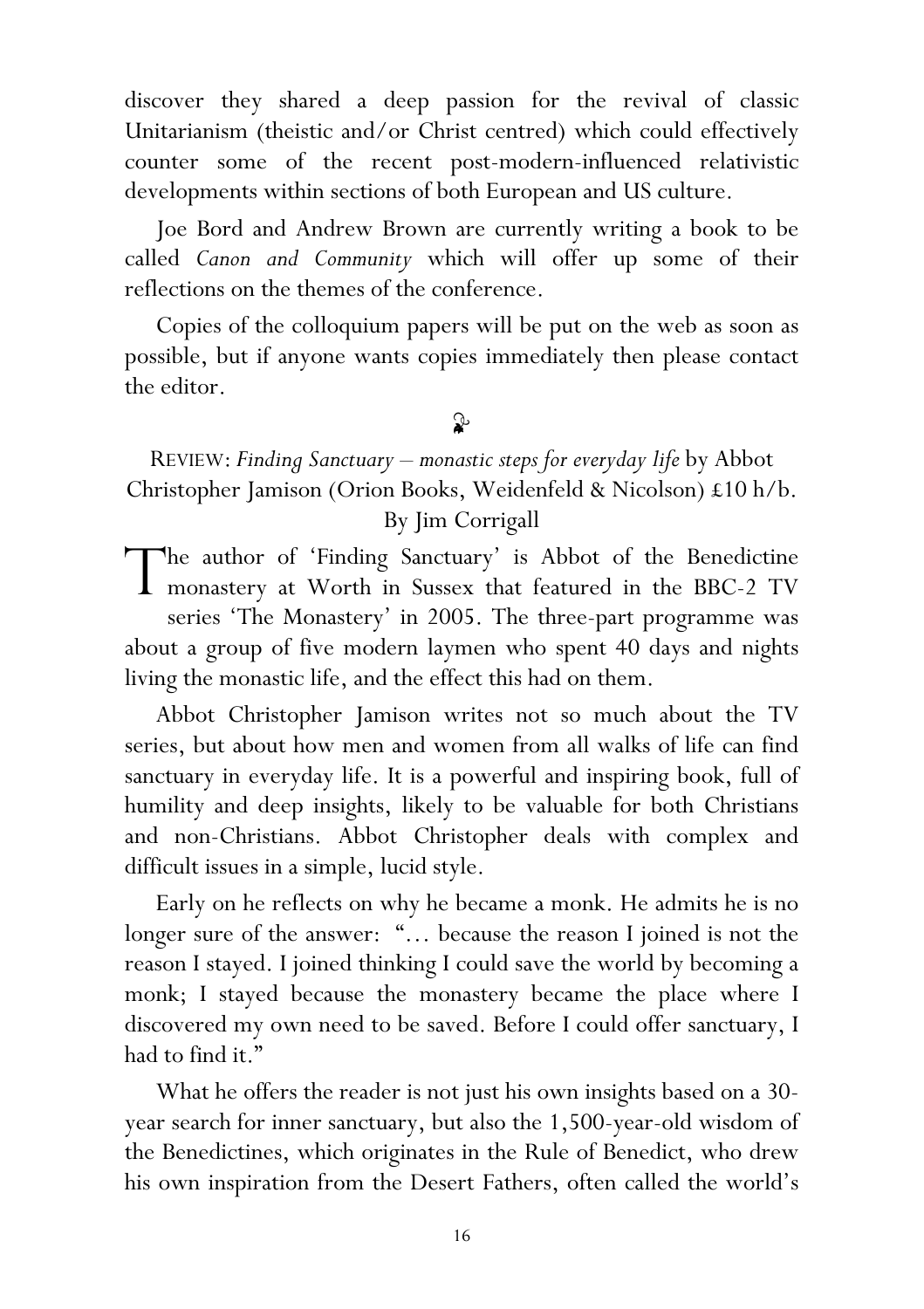first psychologists.

The author's criticisms of the 'busy-ness' and alienation of the modern world will not be new to most Unitarians, but his exploration of 'Monastic steps for living', is likely to be. He offers: Silence, Contemplation, Obedience, Humility, Community, Spirituality and Hope. He explores how these largely unfashionable concepts and practices may still have much to teach us.

Abbot Christopher makes clear that sanctuary is more than a refuge, it also offers, he says, 'sacred space'—a place where you can confront yourself ('Rid your heart of all deceit' as Benedict put it). Essentially, the journey to sacred space is a moral quest; the recognition—often so hard for Unitarians!—of the evil (as well as the good) within us all.

"If you want to find sacred space in your life, then you must 'walk without blemish'. You will of course fail—but failing is quite different from not even trying," he writes.

Not surprisingly for a Benedictine monk, Father Christopher's personal belief is that ultimately we find our sanctuary in God. Despite this, he welcomes aspects of modern 'spirituality without religion' saying this often leads to people learning about the religions of the world, opening up 'the bigger picture of life's meaning'.

However, he goes on to warn against the contemporary 'pick-andmix' attitude to religion, of becoming what he calls a 'spirituality shopper', a person who chooses whatever 'takes their fancy' from encounters with different religions.

"At some point, one has to choose either a whole religion or no religion. Constructing one's own spirituality is a possible outcome of this learning, but it does not deal with the fundamental challenge of the wayward desires of the heart."

This is a warning that should speak to us all. Jim Corrigall is a member of the UCA and a BBC journalist.

ନ୍ତ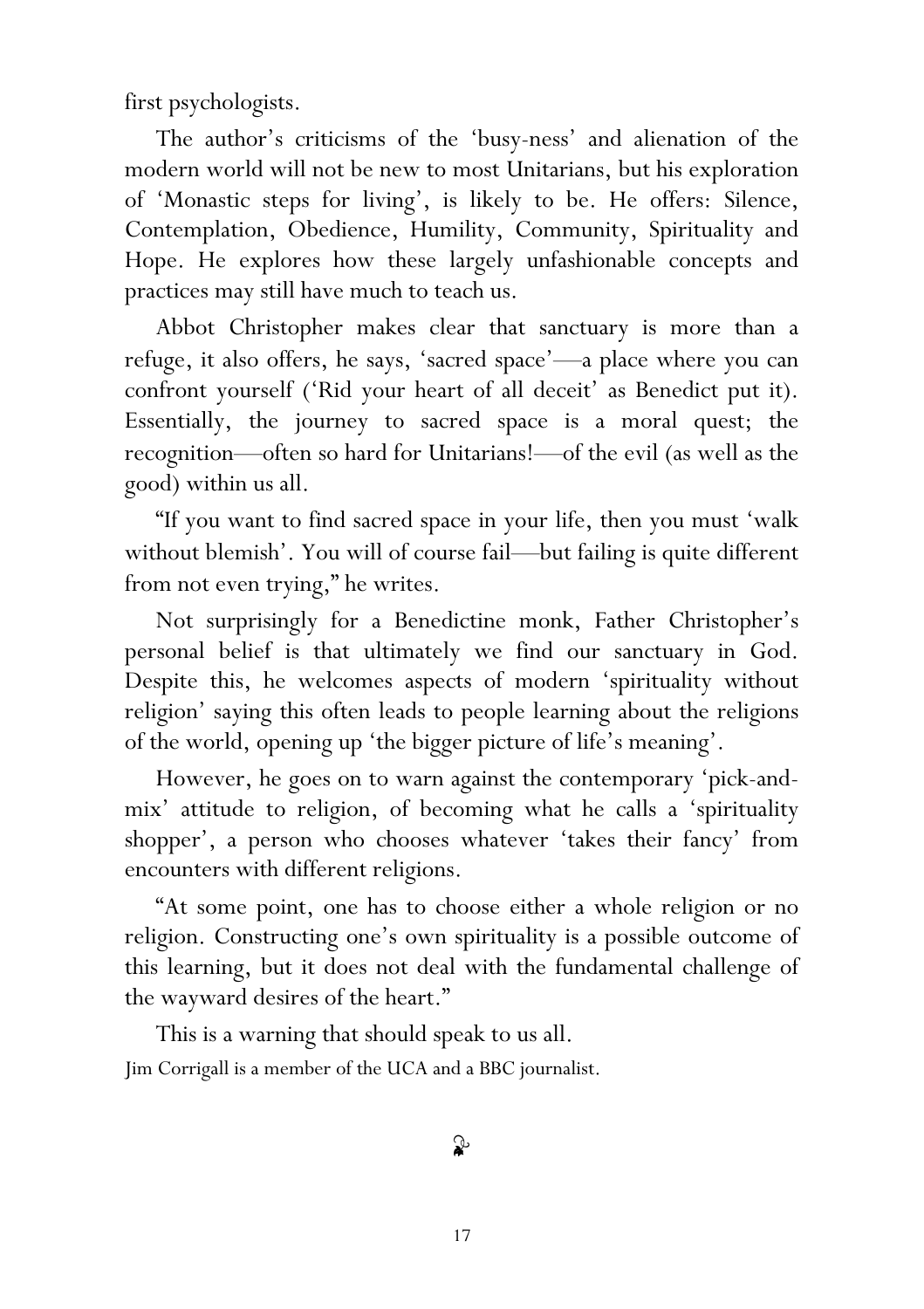## CREATURES OF LIGHT A meditation by Sabrina Lewins

riends, some of you will all know I have had an unexpected stay in Friends, some of you will all know I have had an unexpected stay in hospital recently and came very close to dying of a pulmonary embolism. This experience has focussed my mind—there's no surprise in that!

When I was stable and moved into a small ward, I saw some of the women in beds around me watching the evening soaps on television. Then they told those who hadn't watched, what had happened in each soap. It astounded me to hear of all the dreadful things being recounted—"He got drunk and hit his wife and then he hit a policeman, stole a truck"—that sort of thing. It seemed nothing good at all was happening in these stories but a whole litany of the lowest of human behaviour was being recounted.

I turned to the woman in the bed next to mine and said "that's such a terrible thing—that television is lying about human behaviour and telling us that so many people are so bad."

"Oh", she said casually "80% of people in the world are evil. In a state of shock I replied "No, no, 80% of people in this world are wonderful. Look at my visitors as they come tomorrow—you will see a procession of angels. That is what people are really like—look at the nurses and doctors here—they are angels and this is the real world".

My friends, look at someone near to you. Look hard because you are seeing an angel. Oh yes you are—in each person here there is mercy, pity, love and peace. Together we make this room, this church a place of love and peace. Can't you feel it?

#### TELL THE TRUTH

Speak no more in smart retorts, in clichés, in dumbed down language. Use you words for glory. Lift your voice above the rumble of discontent, the murmur of evil and the despair around you. Join your hearts and voices with mine and connect to each other. Let us weave a fabric of goodness so strong that the powers of evil will fall through and sink back to the dark corners from whence they came. TELL THE TRUTH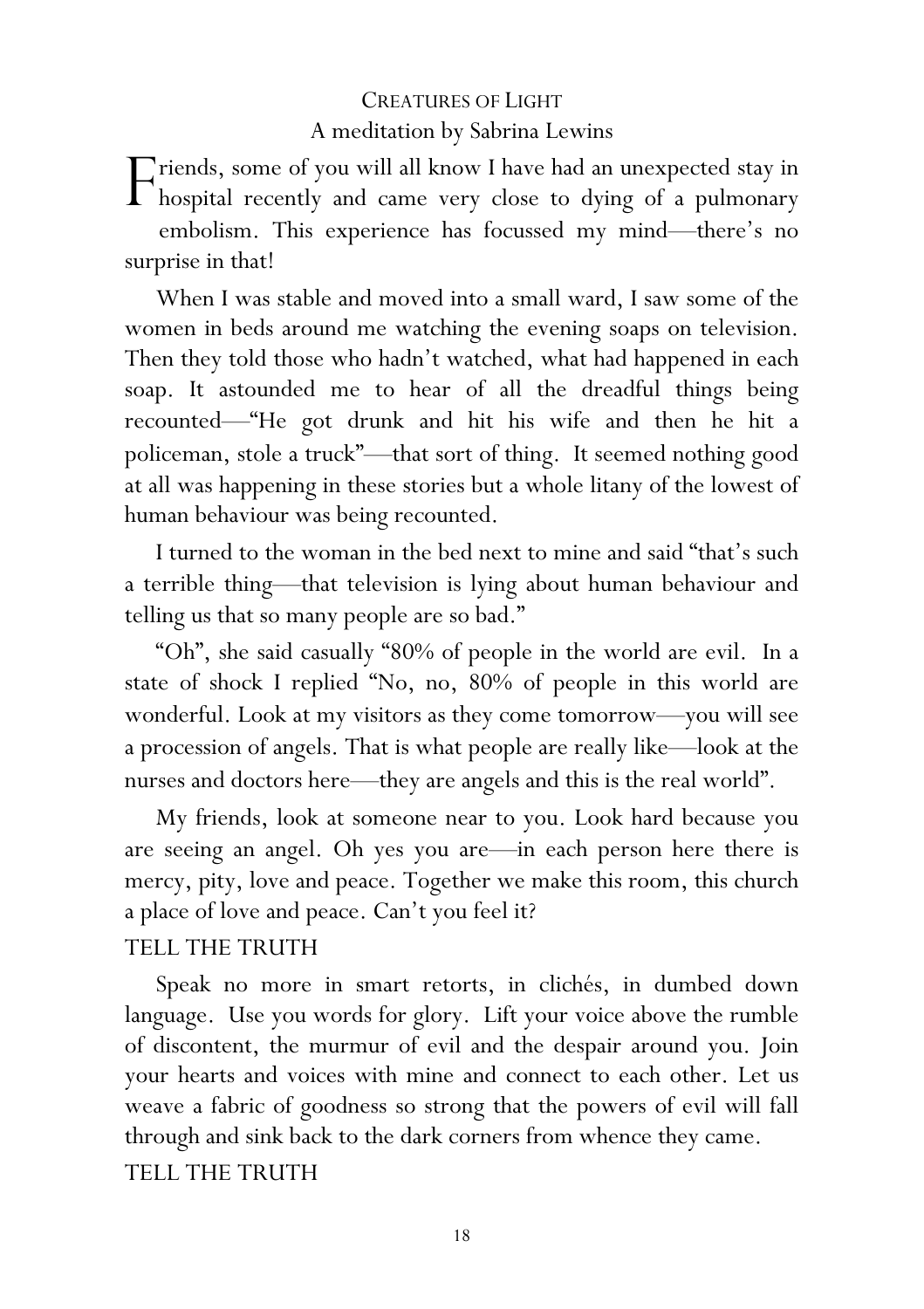Let the glory that some call God, some call intelligence, some call Love, shine forth in our world. And be what we are:

Creatures of light

Creatures of light

Creatures of light.....

Sabrina Lewis is a member of the UCA and will be known to some of you as the author of some delightful children's stories about Blume, the knitted blue mouse that lives in the Cambridge church.

## $\mathbf{r}$

THE GUILD OF THE GOOD SHEPHERD (see cover photograph)

argaret Phelan recently sent The Herald this photograph. The Margaret Phelan recently sent The Herald this photograph. The Guild was a Unitarian society and each member branch had its own banner and it must have been akin to the Banner Parade at G. A. when the annual gathering was held, usually in Kidderminster, where they would parade from the School across the schoolyard and into the New Meeting Church. Anyone fancy writing a small piece on the Guild?

## $\mathbf{r}$

#### WOMAN LINK

n article appeared in the Herald last year submitted by Cynthia  $A$ n article appeared in the Herald last year submitted by Cynthia Richardson from the Unitarian Women's Group in which she reported on the raising of funds for two hospitals in Romania. They are currently helping to raise £1500 for a new ultrasound probe. If you wish for more information then please contact Cynthia Richardson, 18 Moss Croft Close, Urmston, Manchester M41 8TA. If you wish to send a donation please make the cheque payable to "Woman Link."

## $\mathbf{r}$

WORDS OF WISDOM FROM THE RACOVIAN CATECHISM 1605

 $\rm W$ hilst we compose a Catechism, we prescribe nothing to any  $\rm W$  man: whilst we declare our own opinions, we oppress no one. man: whilst we declare our own opinions, we oppress no one.

Let every person enjoy the freedom of his own judgement in religion; only let it be permitted to us also to exhibit our view of divine things, without injuring and calumniating others. For this is the golden Liberty of Prophesying which the sacred books of the New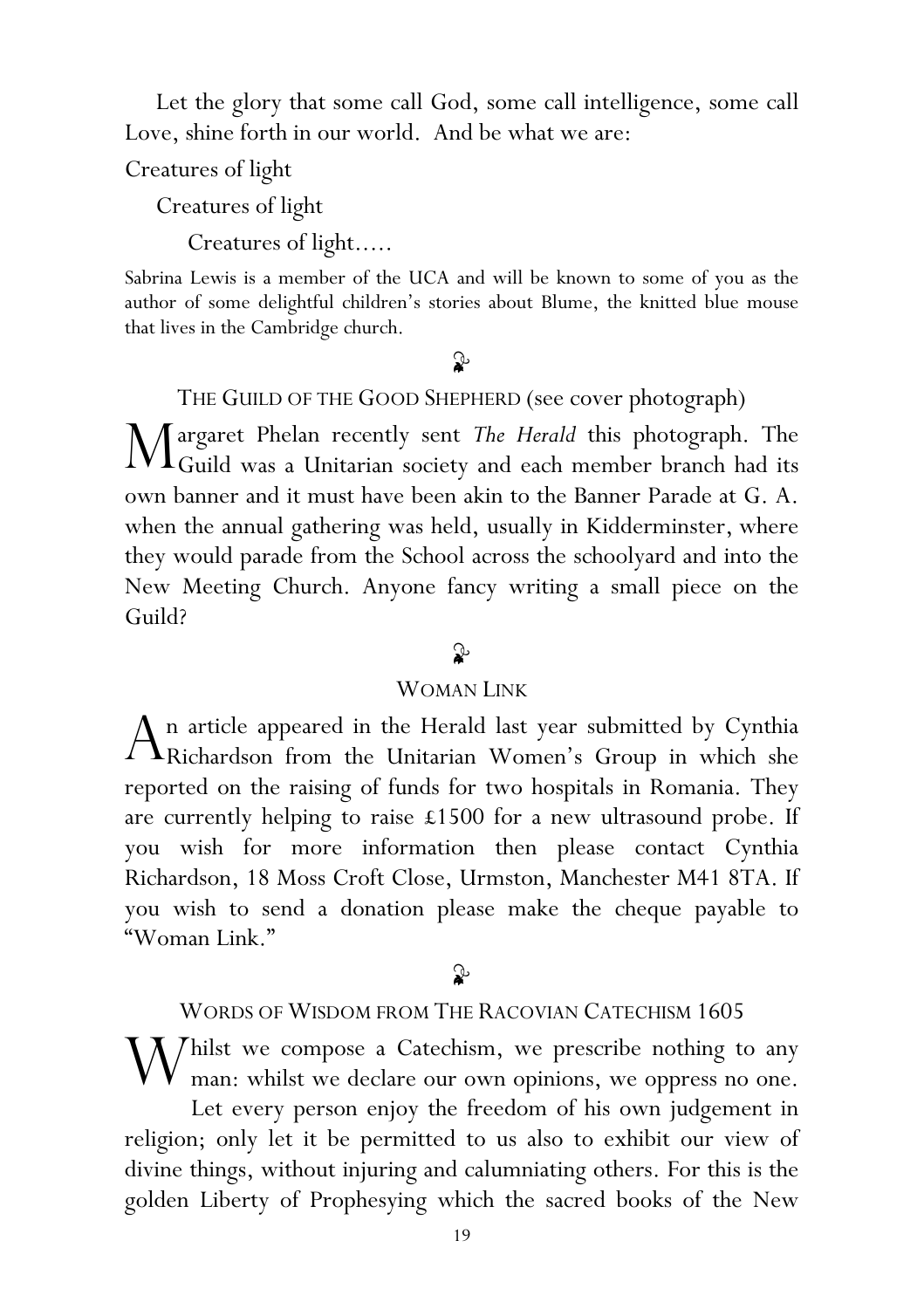Testament so earnestly recommend to us, wherein we are instructed by the example of the primitive apostolic church. "Quench not the spirit," says the apostle (I Thess. v. 19, 20), Despise not prophesying; prove all things, hold fast to that which is good."

KATECHIZM boru tych ludśi, torzy w Krolestwie Pol ftim/ y w Wielkim Kieftwie Lis tewftin/ywinych pánftwach do Zioros ny nalejących/twierdsą y wysnawatą/3 anift infly/iedno Deiec pana nafego Je Susa Christusa / iest onym iedynym Bo. Naiem Jstáelftin: a on cslowiet IEZ E Liazaranti/ Procy fiss panny narodiil/ ánie jadeníngy oproczniego/ ábo przednim/ieft iconorodzonym Synem Bosym. Ofc. 14. V. 10. Proste sa drogi Panfkie: a fprawn atiwi nimi chodsic beda, a prsenrotni na nich vpádna. WRAKOWIE, Roku od národsenia Pán kiego  $\epsilon$  $\mathbf{r}$ 

WHAT DOES UNITARIAN AND FREE CHRISTIANITY OFFER? Andrew Brown

In essence this tradition offers a disciplined life journey following the way of Jesus. What his example is perceived to be about was way of Jesus. What his example is perceived to be about was beautifully put by Joseph Henry Crooker in 1908 (please do your own translation into inclusive language!):

The pre-eminence of Jesus does not lie in the mere fact that he did this or said that, but rather in the general impression of his life as the sublime exhibition of a perfect trust in God and a supreme love of man. He demonstrates what human life ought to be and what it can be. He gives men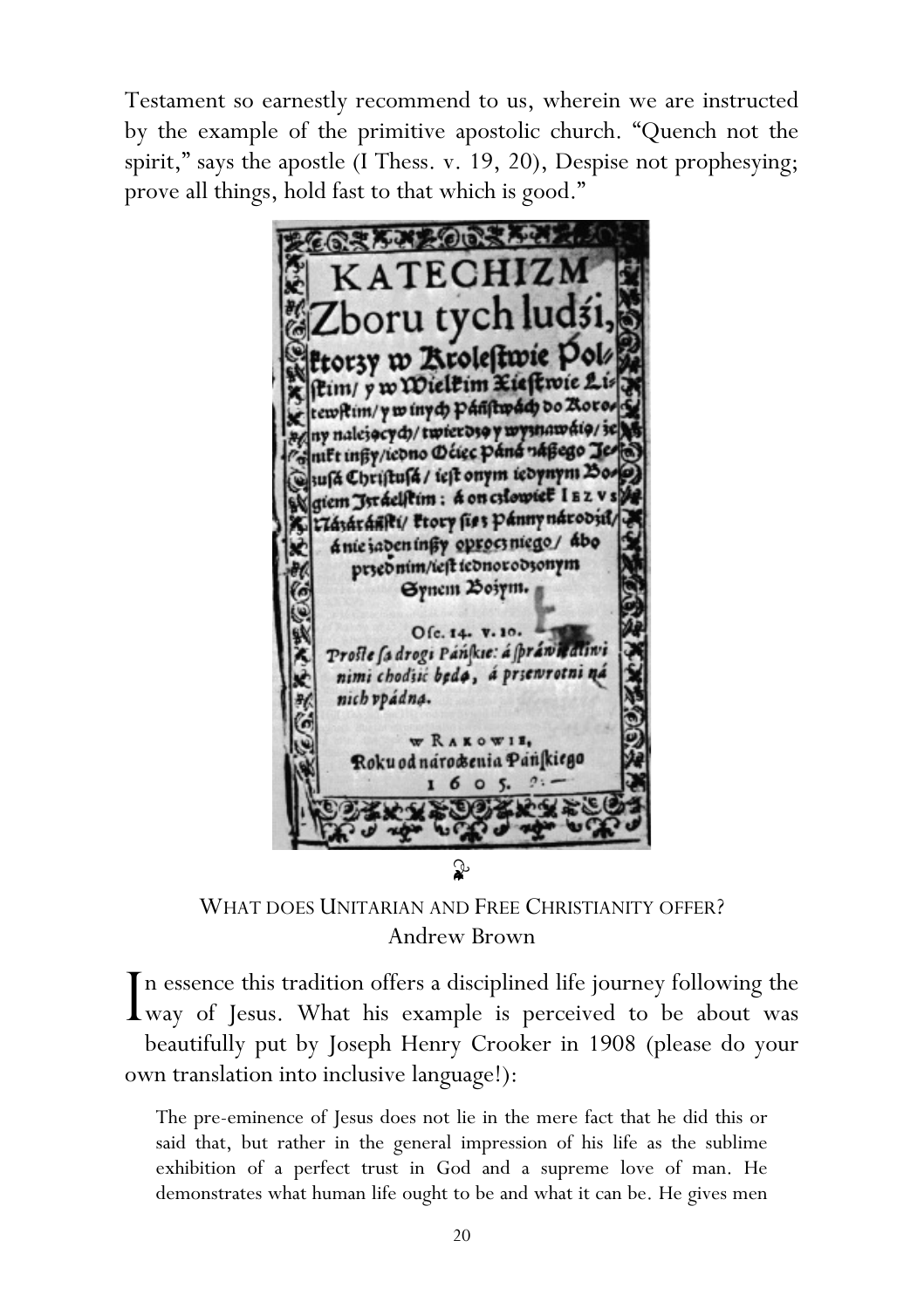not only a precept to follow but a life-motive sufficiently powerful to enable them to put the precept into action. He illustrates the victory of unselfish love, and he creates in us the love that actually serves and conquers. By his purity he shames us out of our wrong-doing, and by his doctrine and practice of forgiveness he encourages us to outgrow our sins. He makes known the heart of God by living wholly unto God, and he thereby warms our hearts to a loving kindness that creates the kingdom of God. By his example he revels the way of life; by the winsome and forceful influence of his personality he creates in us the earnest desire to enter and the ability to walk securely in the way of eternal life. (The Church of Today, pp. 168-169).

Our churches are communities which seek to help people to walk this beautiful way of eternal life. We are not about dogmatically believing in this or that theological statement about the nature of Christ and nor are we concerned about slavishly fetishising the person Jesus, but we are concerned about transforming ourselves and our communities so that we, together and here and now, exhibit the same love of God and neighbour revealed to us by Jesus.

## $\mathbf{r}$

#### SOME DIARY DATES

Saturday 5<sup>th</sup> August **SUMMER SYNOD** at Dean Row Chapel, Wilmslow, 2pm - 5 pm. Afternoon tea provided. Please telephone or email The Rev Jeff Gould to say you will be attending on 0161 436 3233 or jeffreylanegould $@$ btinternet.com.

Saturday 9<sup>th</sup> September WOMEN IN THE LIFE OF JESUS A discussion day at Nazareth Chapel Padiham led by The Rev Jean McNeile.10am-4pm Lunch provided. More information from Jean on telephone 01282 773 184

## $\mathbf{r}$

#### CONGREGATIONAL MEMBERS

Bolton, Halliwell Road Free Church, Halliwell Road, Bolton, Lancs.

10.30 am & 6.30 pm. www.halliwell-unitarians-bolton.org.uk

Bolton, Unity Church, The Gatehouse, 118 Chorley New Road, Bolton, Lancs. BL1 4DH. 10 am

Cambridge, The Memorial Church, Emmanuel Road, Cambridge CB1 1JW 10.30 am & 6.30 pm (Four communion services per year, Christmas Eve, Good Friday, Whitsunday and during Harvest) www.cam.net.uk/home/unitarian

Dean Row (Wilmslow), Dean Row Chapel, Dean Row, Wilmslow, Cheshire.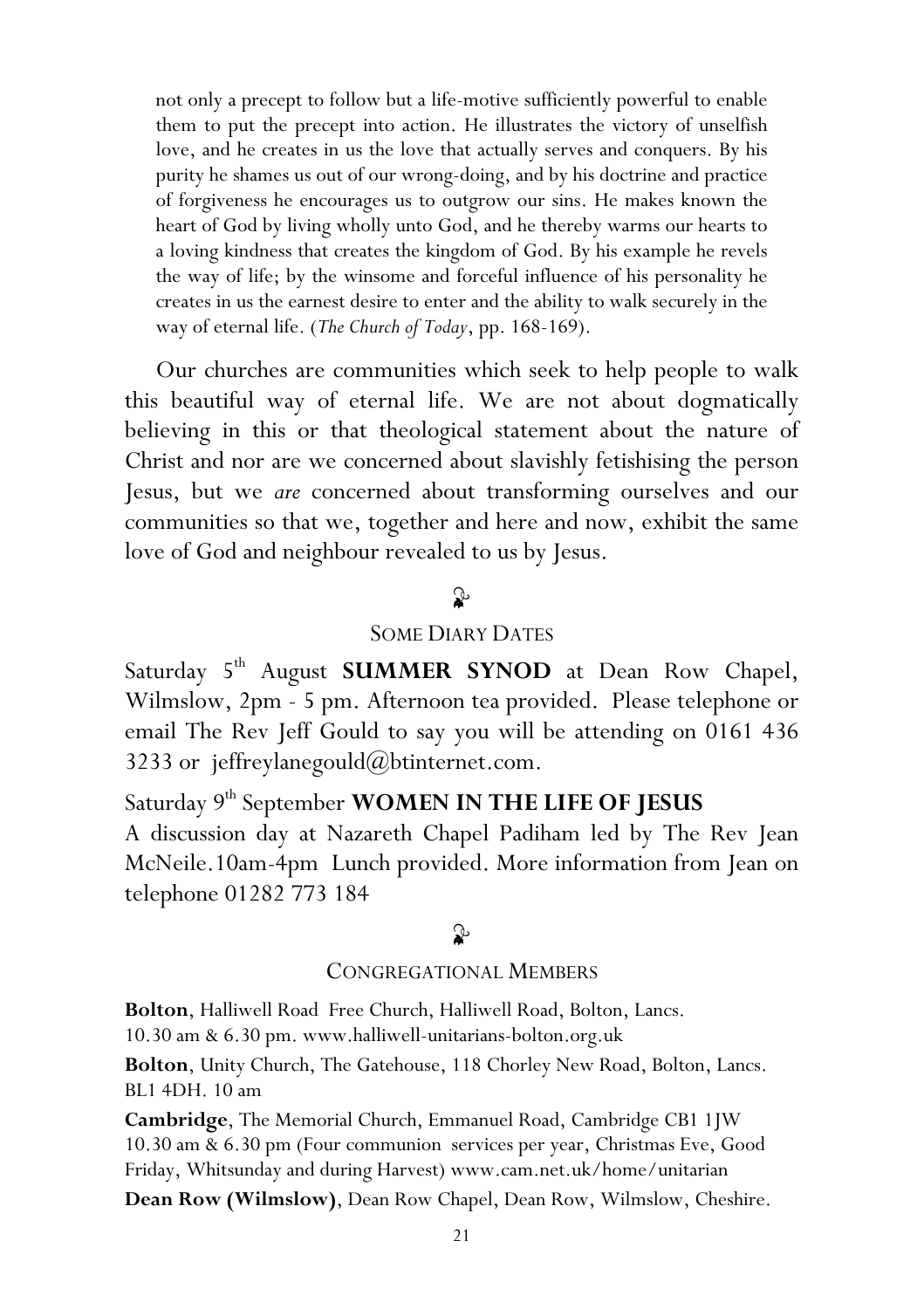#### 11.15 am

Dundee, Williamson Memorial Unitarian Christian Church, Dudhope Street, Dundee. DD1 1JT. 11 am. www.dundee-unitarians.org.uk

Failsworth, Dob Lane Chapel, Oldham Road, Failsworth, Manchester. 9.30 am

Great Yarmouth, Old Meeting (Unitarian), Greyfriars Way, Great Yarmouth, NR30 2SW 3 pm (1st & 3rd Sundays each month). www.unitarian.org.uk/eu/gtyarmouth

Hale Barns, Hale Chapel, 60 Chapel Lane, Hale Barns, Altrincham, Cheshire. WA15 0HT. 9.30 am. www.halechapel.org

Hyde, Flowery Field Church, Newton Street, Hyde, Cheshire. SK14 4NP. 2.30 pm (Communion 1st Sunday each month) www.unitarian.org.uk/ecu/floweryfield

Hyde, Hyde Chapel, Knott Lane, Gee Cross, Hyde, Cheshire. SK14 5SQ. 11 am (Communion 1st Sunday each month) www.unitarian.org.uk./ecu/hydechapel

Knutsford, Brook Street Chapel, Adams Hill, Knutsford. WA16 5DY. 11 am. Leeds, Mill Hill Chapel, City Square, Leeds. LS1 5EB. 10.45 am www.millhillchapel.org.uk

Liverpool, Ullet Road Church, 57 Ullet Road, Sefton Park, Liverpool. L17 2AA. 11 am. www.ullet-road-church.org.uk

London (Brixton), Effra Road Chapel, 63 Effra Road, Brixton, London. SW2 1BZ. 10.30 am. www.unitarian.org.uk/ldpa/brixton

London (Hampstead), Rosslyn Hill Chapel, 3 Pilgrim's Place, Hampstead. NW3 7NG. 11 am & 7 pm. www.rosslynhillchapel.com

Mansfield, The Old Meeting House, Stockwell Gate, Mansfield, Notts. NG18 1LG 10.45 am (2nd & 4th Sundays) 6.30 pm (1st, 3rd & 5th Sundays) www.unitarian.org.uk/emu/mansfield

Oxford, Manchester College Chapel Society, Harris Manchester College, Mansfield Rd, Oxford, OX1 3TD. 11 am. www.oxfordunitarians.org.uk

Padiham, Nazareth Chapel, Knight Hill, Church Street, Padiham. BB12 8JH. 10.30 am. www.padiham-unitarians.org.uk

Stalybridge, Stalybridge Unitarian Church, Forester Drive, Stalybridge, Cheshire. 11 am. www.stalybridgeunitarians.org.uk

#### ⊉

#### UNITARIAN CHRISTIAN ASSOCIATION Registered Charity No 101 777 1

To preserve and strengthen the Christian tradition within the Unitarian Movement

Annual subscription rates are: Individuals £7: Families £10: Students & Unwaged £4 (subscription to Herald only £5)

Congregational membership £35.00

#### Please address all membership enquiries to the Revd Andrew Parker at the address overleaf.